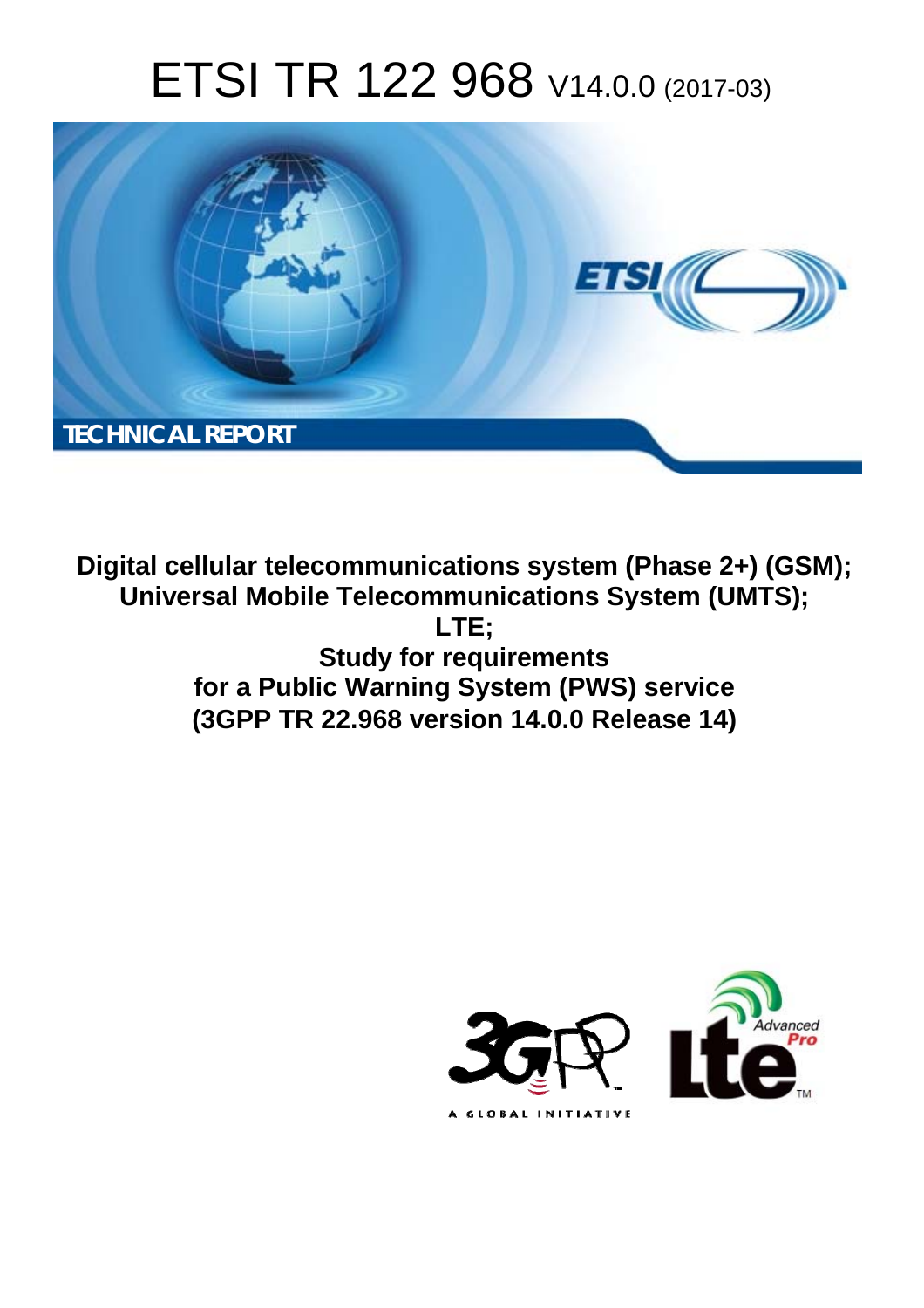Reference RTR/TSGS-0122968ve00

> Keywords GSM,LTE,UMTS

#### *ETSI*

#### 650 Route des Lucioles F-06921 Sophia Antipolis Cedex - FRANCE

Tel.: +33 4 92 94 42 00 Fax: +33 4 93 65 47 16

Siret N° 348 623 562 00017 - NAF 742 C Association à but non lucratif enregistrée à la Sous-Préfecture de Grasse (06) N° 7803/88

#### *Important notice*

The present document can be downloaded from: <http://www.etsi.org/standards-search>

The present document may be made available in electronic versions and/or in print. The content of any electronic and/or print versions of the present document shall not be modified without the prior written authorization of ETSI. In case of any existing or perceived difference in contents between such versions and/or in print, the only prevailing document is the print of the Portable Document Format (PDF) version kept on a specific network drive within ETSI Secretariat.

Users of the present document should be aware that the document may be subject to revision or change of status. Information on the current status of this and other ETSI documents is available at <https://portal.etsi.org/TB/ETSIDeliverableStatus.aspx>

If you find errors in the present document, please send your comment to one of the following services: <https://portal.etsi.org/People/CommiteeSupportStaff.aspx>

#### *Copyright Notification*

No part may be reproduced or utilized in any form or by any means, electronic or mechanical, including photocopying and microfilm except as authorized by written permission of ETSI.

The content of the PDF version shall not be modified without the written authorization of ETSI. The copyright and the foregoing restriction extend to reproduction in all media.

> © European Telecommunications Standards Institute 2017. All rights reserved.

**DECT**TM, **PLUGTESTS**TM, **UMTS**TM and the ETSI logo are Trade Marks of ETSI registered for the benefit of its Members. **3GPP**TM and **LTE**™ are Trade Marks of ETSI registered for the benefit of its Members and of the 3GPP Organizational Partners.

**GSM**® and the GSM logo are Trade Marks registered and owned by the GSM Association.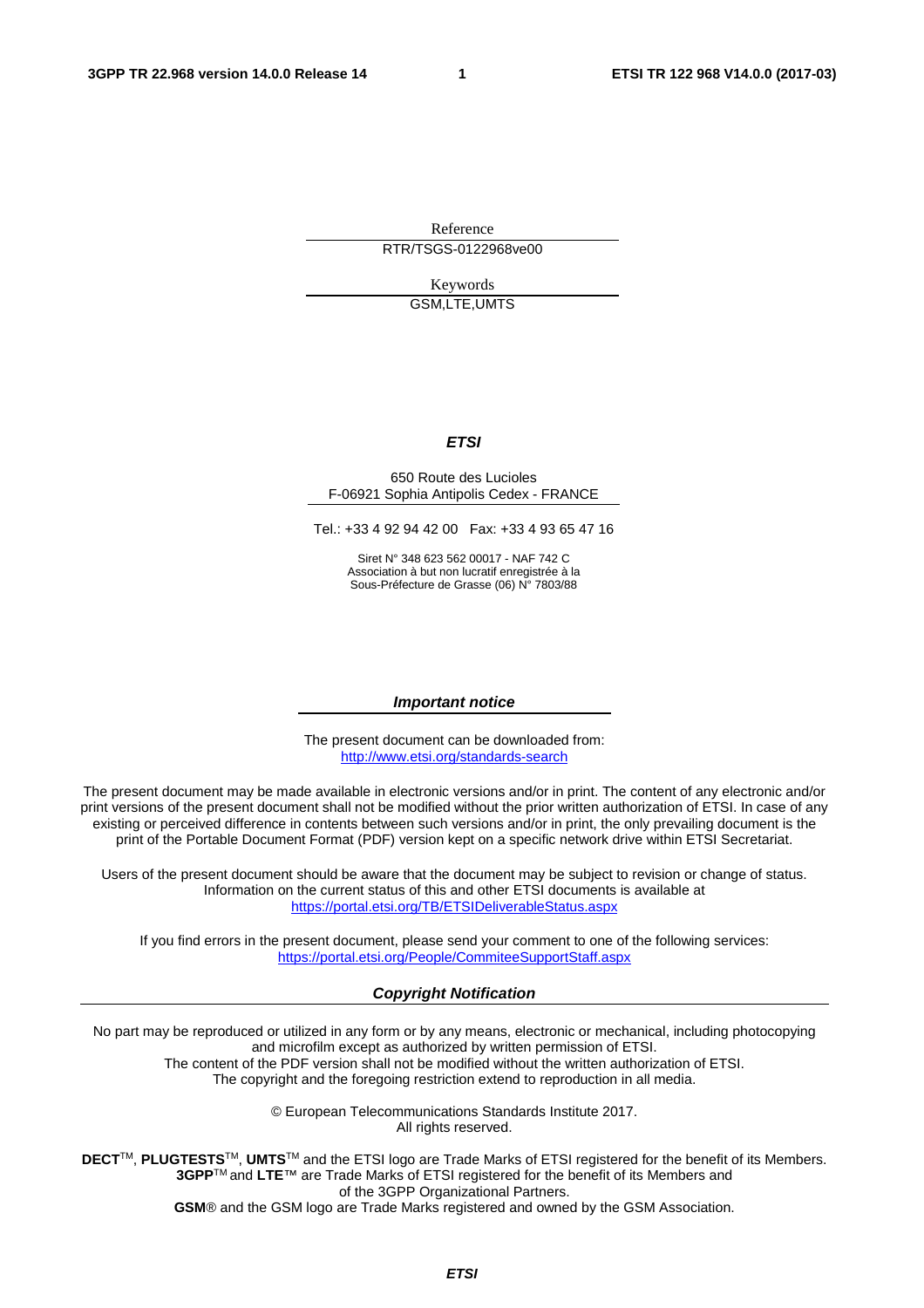## Intellectual Property Rights

IPRs essential or potentially essential to the present document may have been declared to ETSI. The information pertaining to these essential IPRs, if any, is publicly available for **ETSI members and non-members**, and can be found in ETSI SR 000 314: *"Intellectual Property Rights (IPRs); Essential, or potentially Essential, IPRs notified to ETSI in respect of ETSI standards"*, which is available from the ETSI Secretariat. Latest updates are available on the ETSI Web server ([https://ipr.etsi.org/\)](https://ipr.etsi.org/).

Pursuant to the ETSI IPR Policy, no investigation, including IPR searches, has been carried out by ETSI. No guarantee can be given as to the existence of other IPRs not referenced in ETSI SR 000 314 (or the updates on the ETSI Web server) which are, or may be, or may become, essential to the present document.

### Foreword

The present document may refer to technical specifications or reports using their 3GPP identities, UMTS identities or GSM identities. These should be interpreted as being references to the corresponding ETSI deliverables.

The cross reference between GSM, UMTS, 3GPP and ETSI identities can be found under [http://webapp.etsi.org/key/queryform.asp.](http://webapp.etsi.org/key/queryform.asp)

## Modal verbs terminology

In the present document "**should**", "**should not**", "**may**", "**need not**", "**will**", "**will not**", "**can**" and "**cannot**" are to be interpreted as described in clause 3.2 of the [ETSI Drafting Rules](https://portal.etsi.org/Services/editHelp!/Howtostart/ETSIDraftingRules.aspx) (Verbal forms for the expression of provisions).

"**must**" and "**must not**" are **NOT** allowed in ETSI deliverables except when used in direct citation.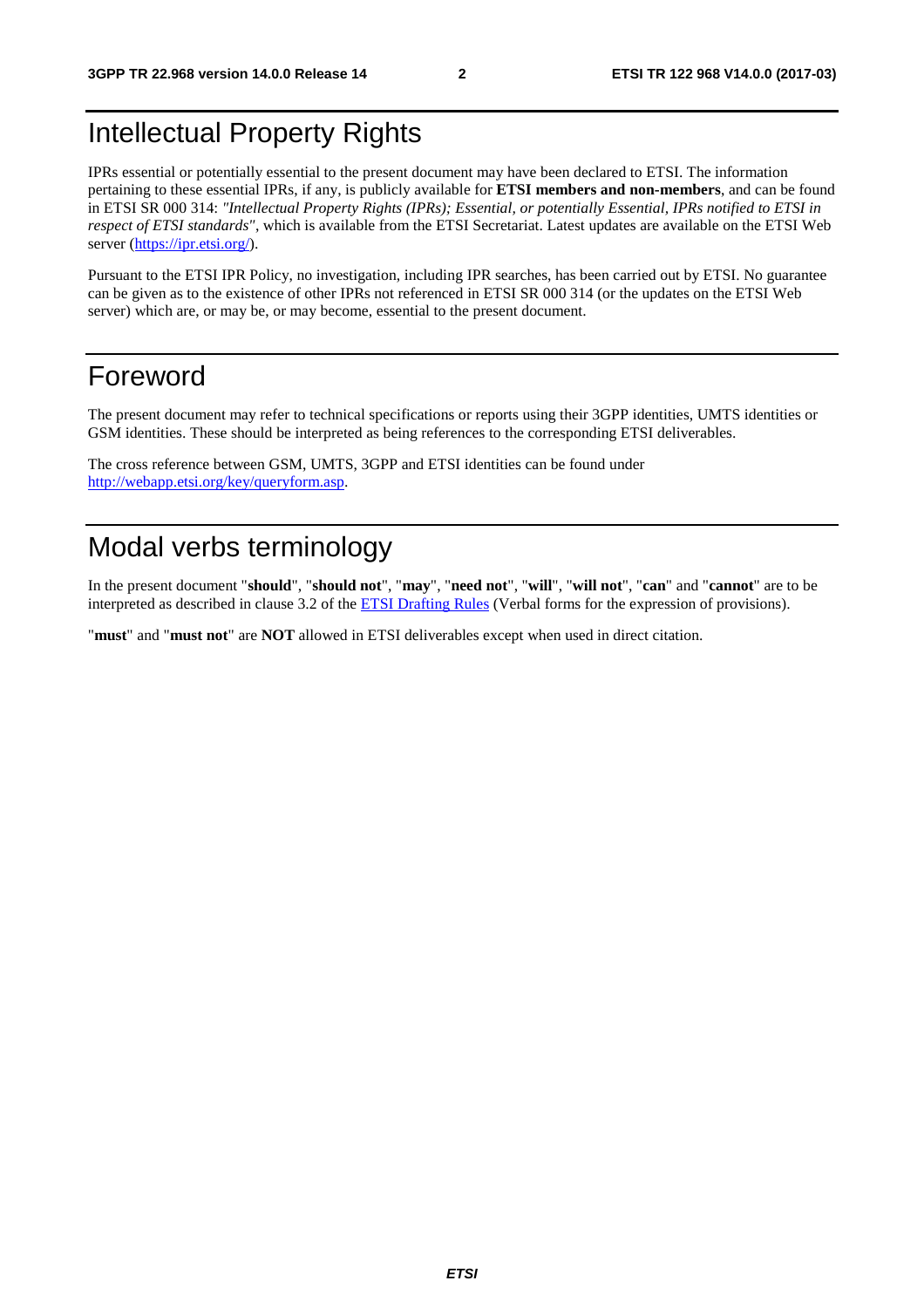$\mathbf{3}$ 

## Contents

| 1              |  |  |  |  |  |  |  |  |
|----------------|--|--|--|--|--|--|--|--|
| $\overline{2}$ |  |  |  |  |  |  |  |  |
|                |  |  |  |  |  |  |  |  |
| 3              |  |  |  |  |  |  |  |  |
| 3.1<br>3.2     |  |  |  |  |  |  |  |  |
|                |  |  |  |  |  |  |  |  |
| 4              |  |  |  |  |  |  |  |  |
| 4.1<br>4.1.1   |  |  |  |  |  |  |  |  |
| 4.1.2          |  |  |  |  |  |  |  |  |
| 4.1.2.1        |  |  |  |  |  |  |  |  |
| 4.1.2.1.1      |  |  |  |  |  |  |  |  |
| 4.1.2.2        |  |  |  |  |  |  |  |  |
| 4.1.3          |  |  |  |  |  |  |  |  |
| 4.1.3.1        |  |  |  |  |  |  |  |  |
|                |  |  |  |  |  |  |  |  |
| 5              |  |  |  |  |  |  |  |  |
| 5.1            |  |  |  |  |  |  |  |  |
| 5.1.1          |  |  |  |  |  |  |  |  |
| 5.2            |  |  |  |  |  |  |  |  |
| 5.3            |  |  |  |  |  |  |  |  |
| 5.3.1          |  |  |  |  |  |  |  |  |
| 5.4            |  |  |  |  |  |  |  |  |
| 5.5<br>5.6     |  |  |  |  |  |  |  |  |
| 5.7            |  |  |  |  |  |  |  |  |
| 5.8            |  |  |  |  |  |  |  |  |
| 5.9            |  |  |  |  |  |  |  |  |
| 5.10           |  |  |  |  |  |  |  |  |
| 5.11           |  |  |  |  |  |  |  |  |
| 5.11.1         |  |  |  |  |  |  |  |  |
| 5.11.2         |  |  |  |  |  |  |  |  |
| 5.11.3         |  |  |  |  |  |  |  |  |
| 5.11.4         |  |  |  |  |  |  |  |  |
| 5.12           |  |  |  |  |  |  |  |  |
| 5.13           |  |  |  |  |  |  |  |  |
| 5.14           |  |  |  |  |  |  |  |  |
| 5.15           |  |  |  |  |  |  |  |  |
| 5.16           |  |  |  |  |  |  |  |  |
| 5.17           |  |  |  |  |  |  |  |  |
|                |  |  |  |  |  |  |  |  |
| 7              |  |  |  |  |  |  |  |  |
|                |  |  |  |  |  |  |  |  |
| Annex A:       |  |  |  |  |  |  |  |  |
| A.1            |  |  |  |  |  |  |  |  |
| A.1.1          |  |  |  |  |  |  |  |  |
|                |  |  |  |  |  |  |  |  |
| A.2            |  |  |  |  |  |  |  |  |
| A.3            |  |  |  |  |  |  |  |  |
|                |  |  |  |  |  |  |  |  |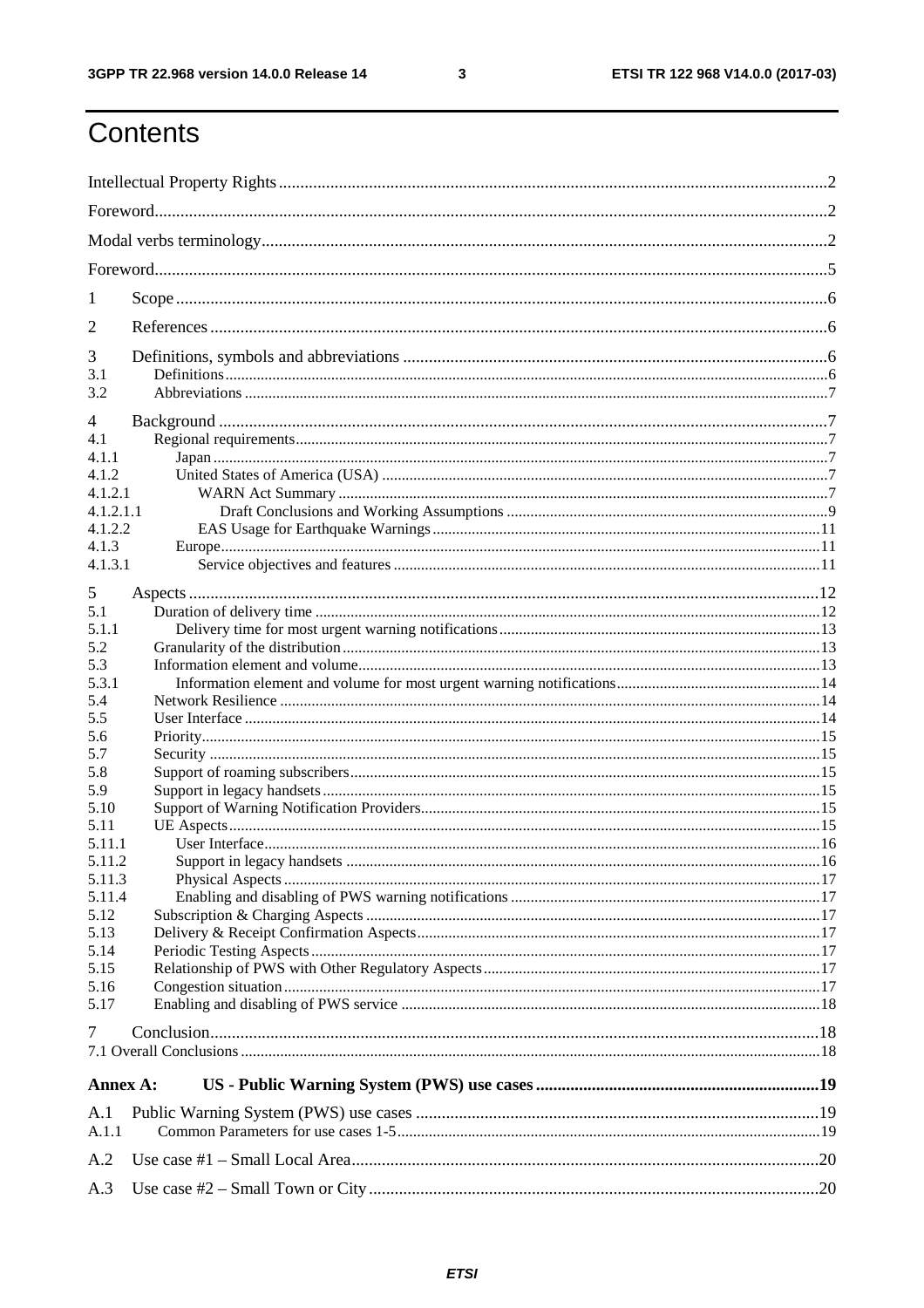$\overline{\mathbf{4}}$ 

| A.4                       |  |                                                                      |  |  |  |  |  |
|---------------------------|--|----------------------------------------------------------------------|--|--|--|--|--|
| A.5                       |  |                                                                      |  |  |  |  |  |
| A.6<br>A.7.1<br>A.7.2     |  |                                                                      |  |  |  |  |  |
| <b>Annex B:</b>           |  | Japan - Public Warning System (PWS) use cases Earthquake and Tsunami |  |  |  |  |  |
| B.1                       |  |                                                                      |  |  |  |  |  |
| B.1.1                     |  |                                                                      |  |  |  |  |  |
| B.1.1.1<br><b>B.1.1.2</b> |  |                                                                      |  |  |  |  |  |
| B.1.1.3                   |  |                                                                      |  |  |  |  |  |
|                           |  |                                                                      |  |  |  |  |  |
| B.1.3                     |  |                                                                      |  |  |  |  |  |
| B.2                       |  |                                                                      |  |  |  |  |  |
| B.3                       |  |                                                                      |  |  |  |  |  |
| <b>B.3.1</b>              |  |                                                                      |  |  |  |  |  |
| <b>B.3.1.1</b>            |  |                                                                      |  |  |  |  |  |
| B.4                       |  |                                                                      |  |  |  |  |  |
| B.5<br>B.5.1              |  |                                                                      |  |  |  |  |  |
|                           |  |                                                                      |  |  |  |  |  |
| <b>Annex C:</b>           |  |                                                                      |  |  |  |  |  |
| C.1                       |  |                                                                      |  |  |  |  |  |
| C.2                       |  |                                                                      |  |  |  |  |  |
| C.3                       |  |                                                                      |  |  |  |  |  |
| C.4                       |  |                                                                      |  |  |  |  |  |
| C.5                       |  |                                                                      |  |  |  |  |  |
| <b>Annex D:</b>           |  |                                                                      |  |  |  |  |  |
| D.1                       |  |                                                                      |  |  |  |  |  |
| D.2                       |  |                                                                      |  |  |  |  |  |
| <b>Annex E:</b>           |  |                                                                      |  |  |  |  |  |
| <b>Annex F:</b>           |  |                                                                      |  |  |  |  |  |
| F.1                       |  |                                                                      |  |  |  |  |  |
| F.2                       |  |                                                                      |  |  |  |  |  |
| <b>Annex G:</b>           |  |                                                                      |  |  |  |  |  |
|                           |  |                                                                      |  |  |  |  |  |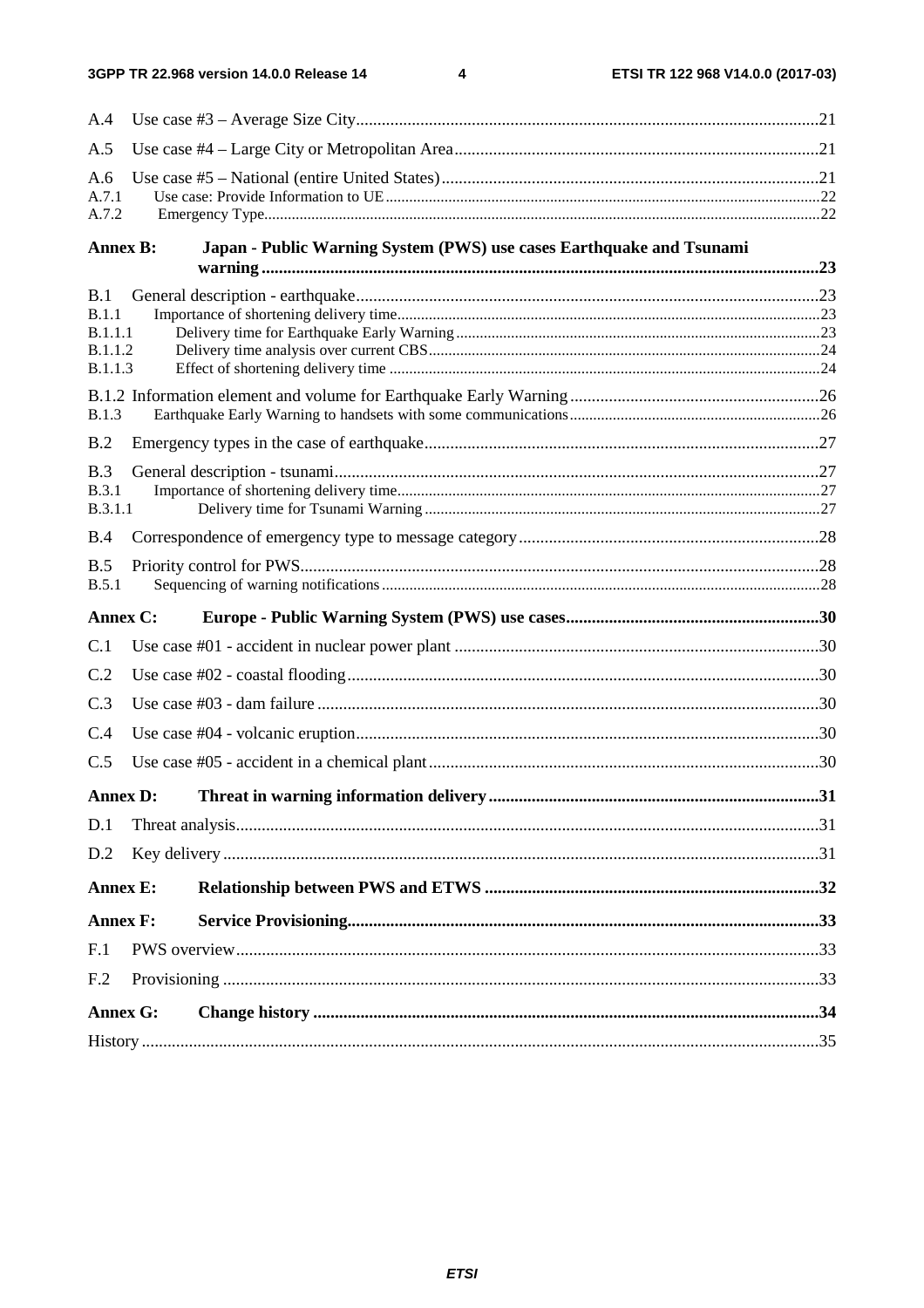## Foreword

This Technical Report (TR) has been produced by ETSI 3rd Generation Partnership Project (3GPP).

The contents of the present document are subject to continuing work within the TSG and may change following formal TSG approval. Should the TSG modify the contents of the present document, it will be re-released by the TSG with an identifying change of release date and an increase in version number as follows:

Version x.y.z

where:

- x the first digit:
	- 1 presented to TSG for information;
	- 2 presented to TSG for approval;
	- 3 or greater indicates TSG approved document under change control.
- y the second digit is incremented for all changes of substance, i.e. technical enhancements, corrections, updates, etc.
- z the third digit is incremented when editorial only changes have been incorporated in the document.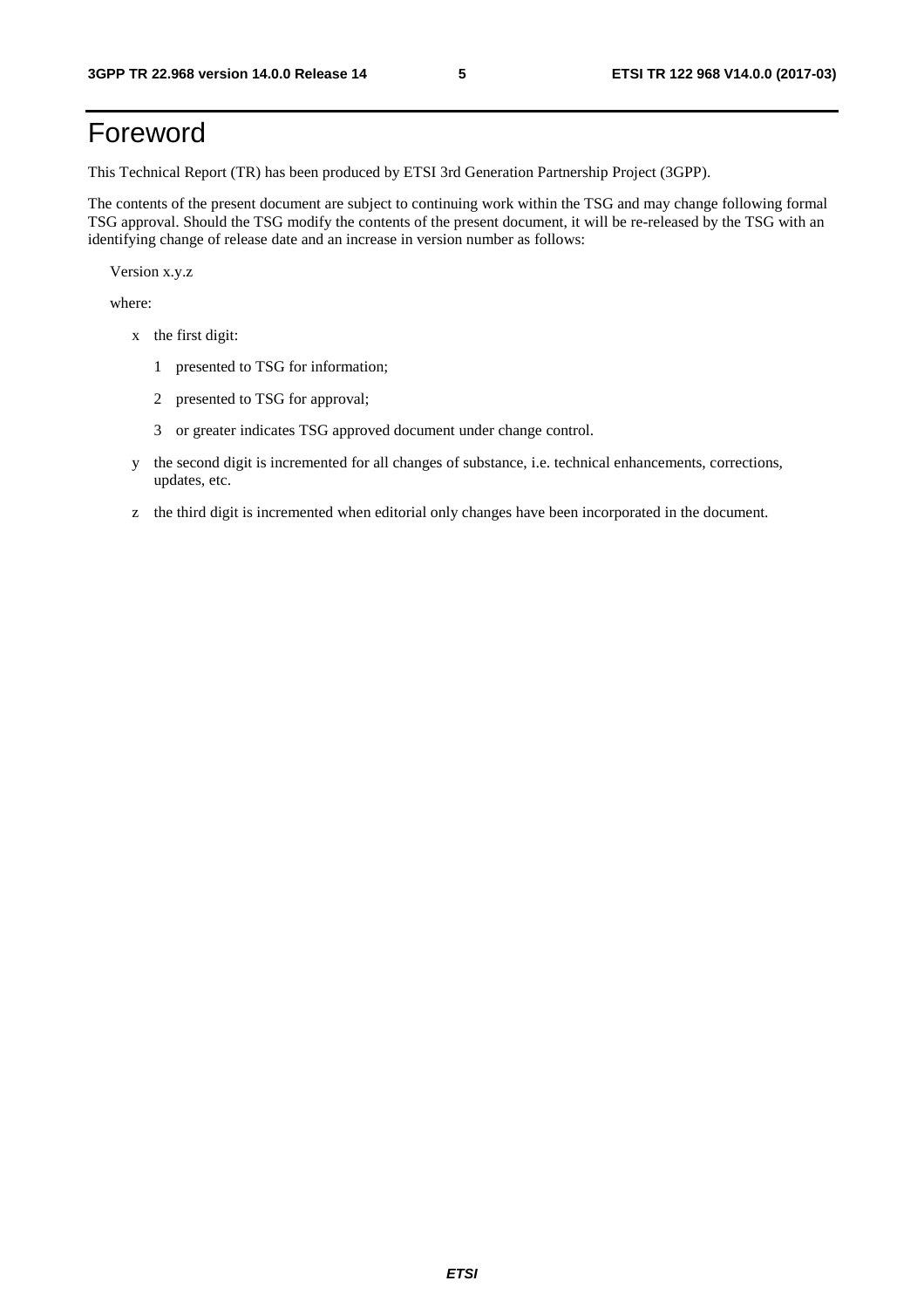## 1 Scope

This Technical Report (TR) represents the results of the Study on Public Warning System (PWS). The intent of this study is to identify requirements and aspects for a Public Warning System. The regulatory requirements and use cases for a public warning service have not been finalized in all regions (i.e. in the USA) therefore, the results of this study are not applicable for those regions which do not have regulatory requirements defined.

The Public Warning System is intended to interwork with external networks to provide an end-to-end service. Therefore, service interactions with a Warning Notification Provider in external networks are considered within the scope of this document, although the specification of these interactions may be in other standards. If this occurs, a reference to that specification shall be made.

## 2 References

The following documents contain provisions which, through reference in this text, constitute provisions of the present document.

- References are either specific (identified by date of publication, edition number, version number, etc.) or non-specific.
- For a specific reference, subsequent revisions do not apply.
- For a non-specific reference, the latest version applies. In the case of a reference to a 3GPP document (including a GSM document), a non-specific reference implicitly refers to the latest version of that document *in the same Release as the present document*.
- [1] 3GPP TR 21.905: "Vocabulary for 3GPP Specifications".
- [2] ETSI TS 102 182: "Emergency Communications (EMTEL); Requirements for communications from authorities/organizations to the individuals, groups or the general public during emergencies".

## 3 Definitions, symbols and abbreviations

### 3.1 Definitions

For the purposes of the present document, the terms and definitions given in TR 21.905 [1] and the following apply. A term defined in the present document takes precedence over the definition of the same term, if any, in TR 21.905 [1].

**Notification Area:** is an area where *warning notifications* are sent.

**Public Warning System:** is a system that delivers *Warning Notifications* provided by *Warning Notification Providers* to the UEs which have the capability of receiving *Warning Notifications* within *Notification Areas* through the 3GPP network.

**Public Warning Service:** is a service that delivers Warning *Notifications* provided by Warning *Notification Providers* to the UEs which have the capability of receiving *Warning Notifications* within *Notification Areas* through the 3GPP network.

**Warning Notification:** is information which notifies users of the occurrence of the events and may provide users with additional information, such as instructions on what to do and or where to get help as long as the emergency lasts.

**Warning Notification Provider:** is an agency (e.g. government and or public service organisations) that provide *warning notifications* and requests PLMN operators to deliver them.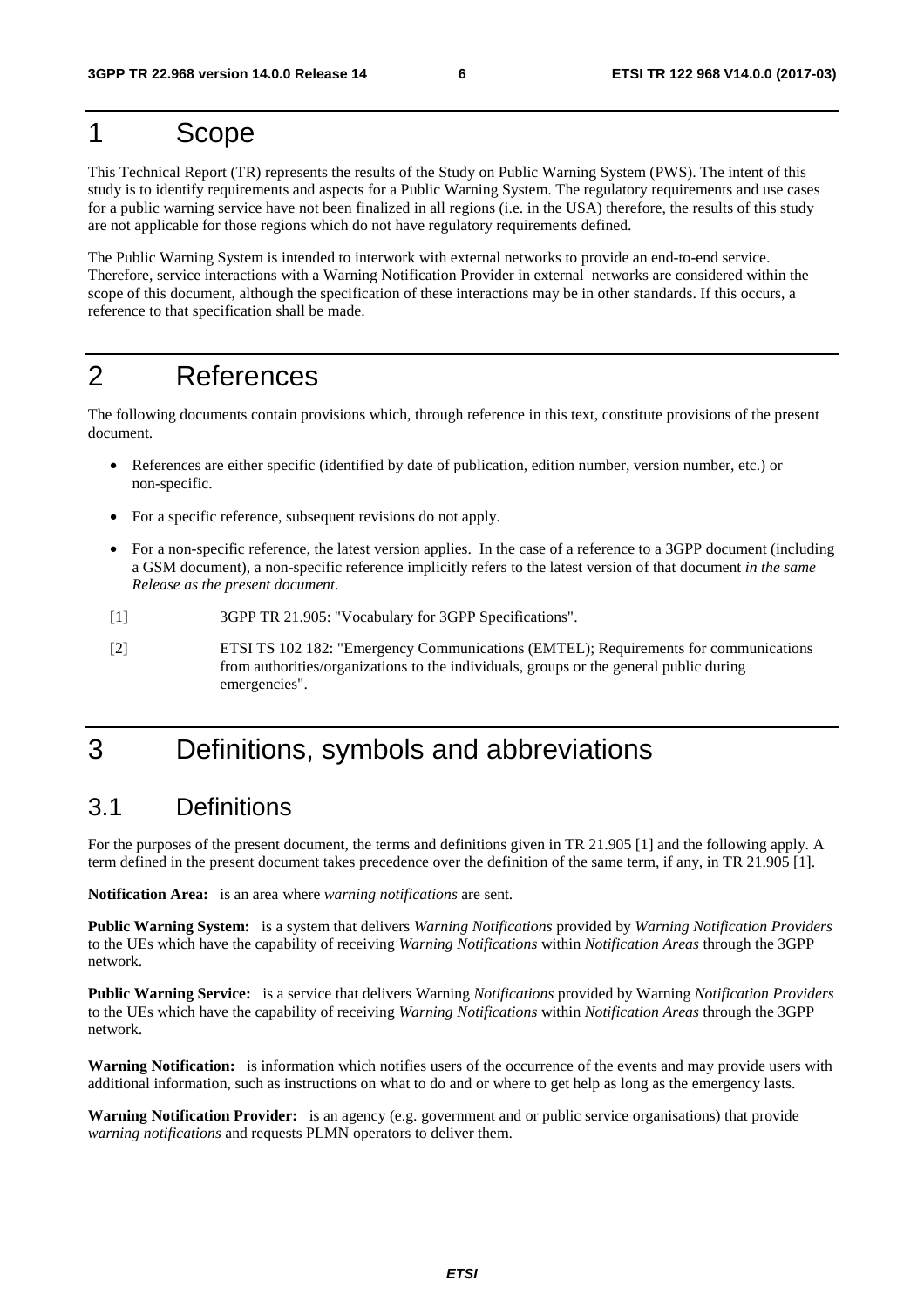#### 3.2 Abbreviations

For the purposes of the present document, the abbreviations given in TR 21.905 [1] and the following apply. An abbreviation defined in the present document takes precedence over the definition of the same abbreviation, if any, in TR 21.905 [1].

EEW Earthquake Early Warning<br>
PWS Public Warning System Public Warning System

### 4 Background

#### 4.1 Regional requirements

The following sections provide a collection of regional requirements that may be applicable to the Public Warning System. The cellular system is expected to consider only those requirements of the PWS that are relative to the transmission to the UE of the warning notification which is received from the relevant national/regional authority.

#### 4.1.1 Japan

The Japanese government intends to create early warning earthquake detection systems, which is called Earthquake Early Warning (EEW) System, during 2006 and expects that mobile operators study the feasibility of realizing a system for delivering earthquake early warning information to mobile phone users.

An interim Japanese government report on the earthquake early warning information describes an idea of the requirements for the earthquake early warning information for the general public as follows:

Earthquake early warning information should be published only once per occurrence of earthquake. Subsequent publication of the information should be avoided except for real necessity such as correction of wrong information, expansion of area where big earthquake is expected, etc..

Earthquake early warning information should be published only when occurrence of big earthquake is expected.

Publication of wrong earthquake early warning information should be avoided.

Earthquake early warning information should be published as soon as possible.

Possible error in terms of accuracy should be taken into account in the expression of earthquake early warning information.

Publication of earthquake early warning information can be limited to the area where evacuation is required.

Earthquake early warning information should contain visual information for delivering through, for example, television.

The first six requirements are related to the use of the system and the last two requirements are related to the functionality of the system.

The feasibility study in this TR needs to take the relevant requirements for the Public Warning System from the above list into account.

#### 4.1.2 United States of America (USA)

#### 4.1.2.1 WARN Act Summary

On Friday October 13, 2006, the Warning Alert and Response Network (WARN) Act as part of the SAFE Port Act was signed by the U.S. President and became law. The WARN Act defines the process, procedures, and schedule for the development of the recommendations, requirements, and regulations for the emergency alert systems for commercial wireless systems. The full text of the WARN Act is contained as Title VI Commercial Mobile Alert Systems of the Safe Port Act H.R.4954 and can be found at [http://thomas.loc.gov/cgi-bin/bdquery/z?d109:h.r.04954:](http://thomas.loc.gov/cgi-bin/bdquery/z?d109:h.r.04954:4)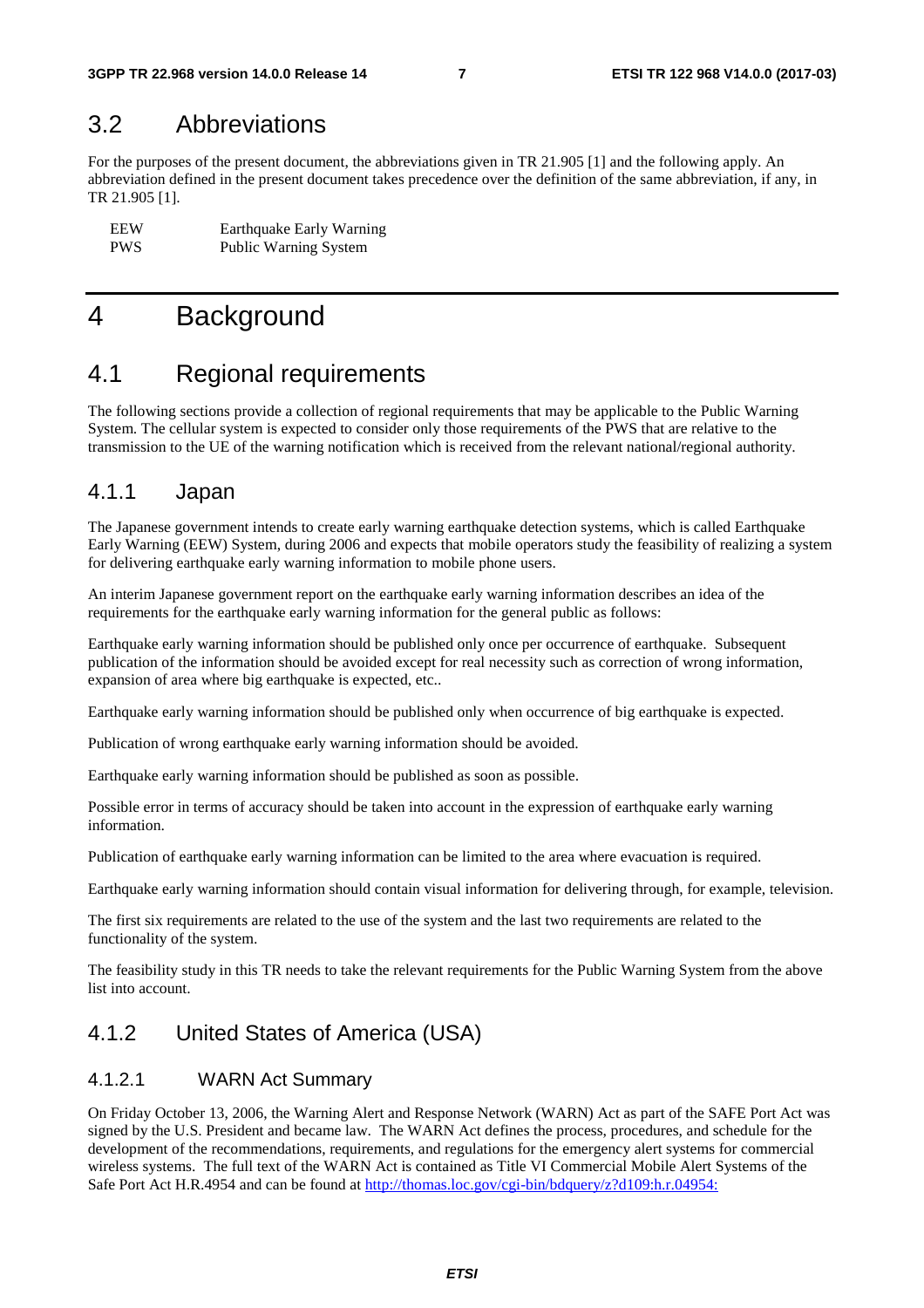Based upon the process, procedures, and schedule defined within the WARN Act, the FCC will not be issuing regulations for the wireless emergency alert systems in the United States until April 2008. Therefore, the 3GPP requirements for Public Warning Systems for the United States can not be completed until after April 2008.

NOTE: The information included within { } brackets below are the references to the specific clauses of the WARN Act.

#### *Major Milestones of the WARN Act*

The major milestones that have been identified in the WARN Act are as follows:

- The FCC is to establish the Commercial Mobile Service Alert Advisory Committee ("Advisory Committee") within 60 days of enactment  ${Sec. 603(a)}$ 
	- Membership in the Advisory Committee is by appointment of the FCC chairman  $\{Sec. 603. (b)\}\$
	- The Advisory Committee will be responsible for the development of system-critical recommendations {Sec. 603.(c)}
- The Advisory Committee is to develop recommendations for mobile alerts within one year of enactment {Sec.  $603.(c)$
- The FCC is to define the Commercial Mobile Service Regulations within 180 days after completion of recommendations by the Advisory Committee {Sec. 602.(a)}
- The FCC is to amend commercial mobile service license within 120 days after the FCC modifies commercial mobile service regulations {Sec. 602.(b)(1)}
- Since support of emergency alerts is voluntary, the mobile operators must file decisions on providing alert services within 30 days after FCC modifies commercial mobile service regulations {Sec. 602.(b)(2)(A)}

The schedule of the WARN Act is portrayed on the following timeline:



**Figure 1: Major Provisions of the WARN Act** 

Detailed recommendations for the following items are to be developed by the Advisory Committee. The FCC will develop requirements after the recommendations of the Advisory Committee have been completed in October 2007.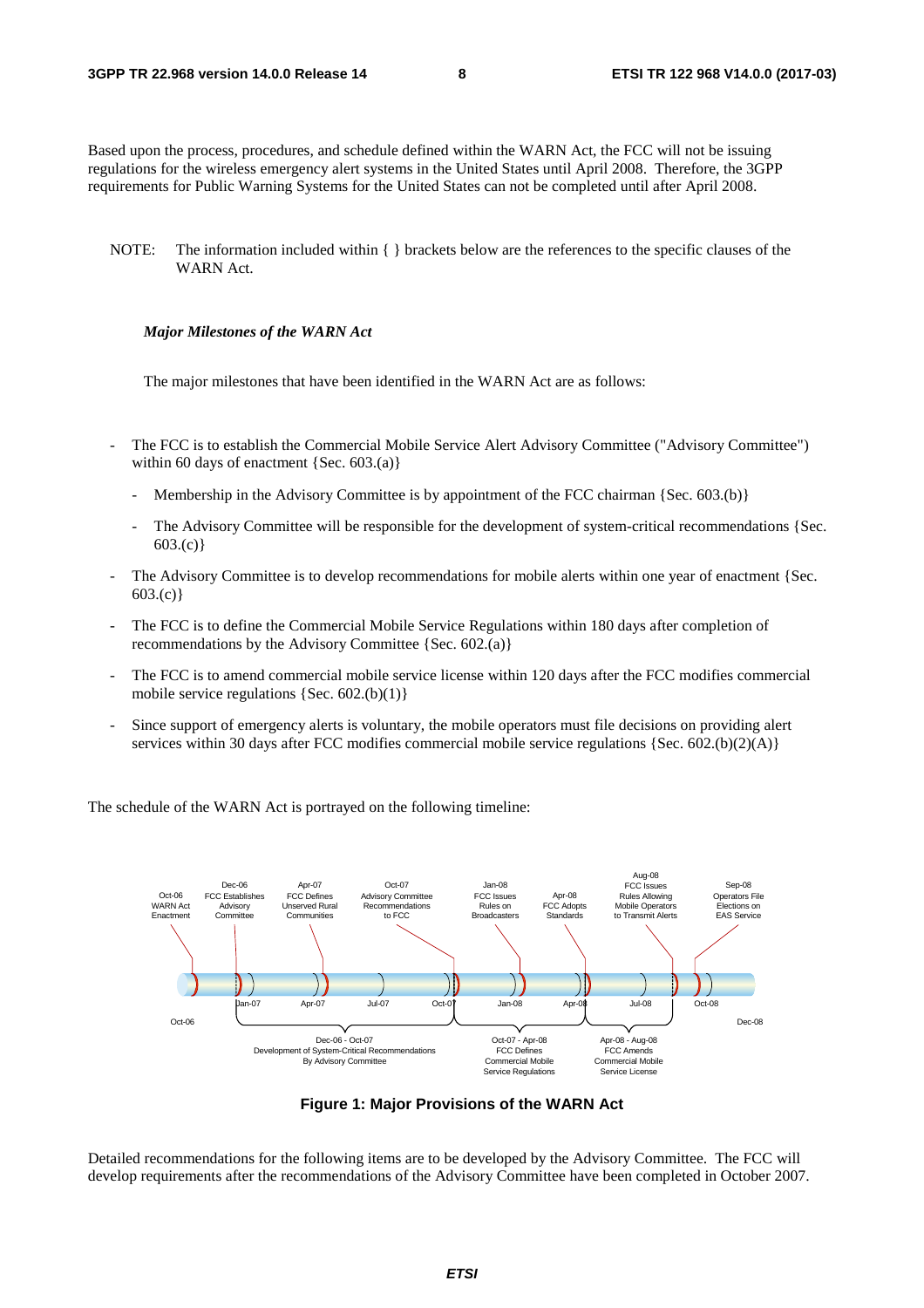- 1. Support of Emergency Alert Services is voluntary by wireless operators within the United States. Elections for support of Emergency Alert Services can be in whole or in part {Sec.  $602(6)(1)(B)$ }
- 2. The Advisory Committee will define the process when all devices or equipment are not capable of receiving alerts (e.g., legacy mobile devices) {Sec. 603.(c)(6)(a)}.
- 3. The Advisory Committee will define the process when alerts can not be offered in the entire service area  ${Sec. 603.(c)(6)(a)}.$
- 4. The wireless operator may offer subscriber opt-in based upon classes of alerts {Sec. 602.(b)(2)(E)} {Sec.  $603.(c)(5)$ . The classes of alerts are to be defined by the Advisory Committee. The subscriber will not be allowed to opt-out of Presidential level alerts.
- 5. The distribution of emergency alerts to the wireless operators will be via the digital broadcast television signals of the non-educational broadcast stations and the public broadcast stations {Sec. 602.(c)}.
- 6. The Common Alert Protocol (CAP) will be used by the digital broadcast television stations to distribute emergency alerts to the wireless operators {Sec. 602.(c)}.
- 7. Devices & equipment used for alerting will have to undergo technical testing {Sec. 602.(f)}.
- 8. The protocols, capabilities, and procedures to receive, verify, and transmit alerts will be defined by the Advisory Committee  ${Sec. 603.(c)(1)}$ .
- 9. Priority transmission of alerts will be defined by the Advisory Committee {Sec.  $603.(c)(2)$ }.
- 10. The transmission in languages in addition to English should be supported to the extent where it is practical and feasible  ${Sec. 603.(c)(4)}.$
- 11. There should be no fees for the emergency alert services  ${Sec. 602.(b)(2)(C)}$ .
- 12. While there are no specific requirements in WARN Act for support of individuals with disabilities, the specified membership list of the Advisory Committee includes national organizations representing individuals with special needs  ${Sec. 603(b)(3)(F)}$ . Therefore, it is anticipated that the Advisory Committee will include recommendations for the support of individuals with disabilities and other special needs.
- 13. The National Institute of Science & Technology (NIST) and the FCC will under joint research programs {Sec. 604.(a)}. The initial topics of these research programs will be as follows:
	- a. Development of innovative technologies that will transmit geographically targeted emergency alerts to the public  ${Sec. 602.(b)(2)(A)}$ .
	- b. Research on understanding and improving public response to warnings  ${Sec. 602.(b)(2)(B)}$

#### 4.1.2.1.1 Draft Conclusions and Working Assumptions

These draft conclusions and working assumptions of the FCC Commercial Mobile Service Alert Advisory Committee (CMSAAC) are extracts of work in progress and are subject to change. Some of these conclusions and assumptions are outside the scope of 3GPP but are provided in order to better understand the requirements and functionality of the entire solution. It is not anticipated that 3GPP will define specifications in the areas which are outside the scope of 3GPP.

#### **DRAFT CONCLUSIONS:**

- The alerting initiation platform should perform an alert aggregation function, presenting an integrated alert interface to the alerting gateway that includes alerts from all authorized sources. This alerting initiation platform should be administered by a government agency to ensure authenticity and prioritization of alerts.
- The Commercial Mobile Alerting System (CMAS) must only be used for the dissemination of public alerts regarding immediate, serious and likely threats to life, health or property; and for updates, amendments and cancellations of such alerts.
- The CMAS must be available for alert origination only on the authority of federal, tribal, state and local government officials with responsibilities for public safety, health and security.
- The CMAS must support a method for credible and reliable authentication of authorized originators.
- The CMAS must support a method for ensuring the integrity of message content as delivered to the carrier, ensuring that the alerts delivered to that point accurately reflect the originator's input.
- The CMAS must provide reliable attribution of each alert message to its authorized originator.
- Responsibility for the accuracy, completeness and appropriateness of CMAS alert content must rest solely with the originating agency.
- Within the constraints of a standard input format, the CMAS must not filter, edit, amend or restrict any authorized originator's message content or intent, with the exception of such automatic and consistent transformations as may be required for technical purposes.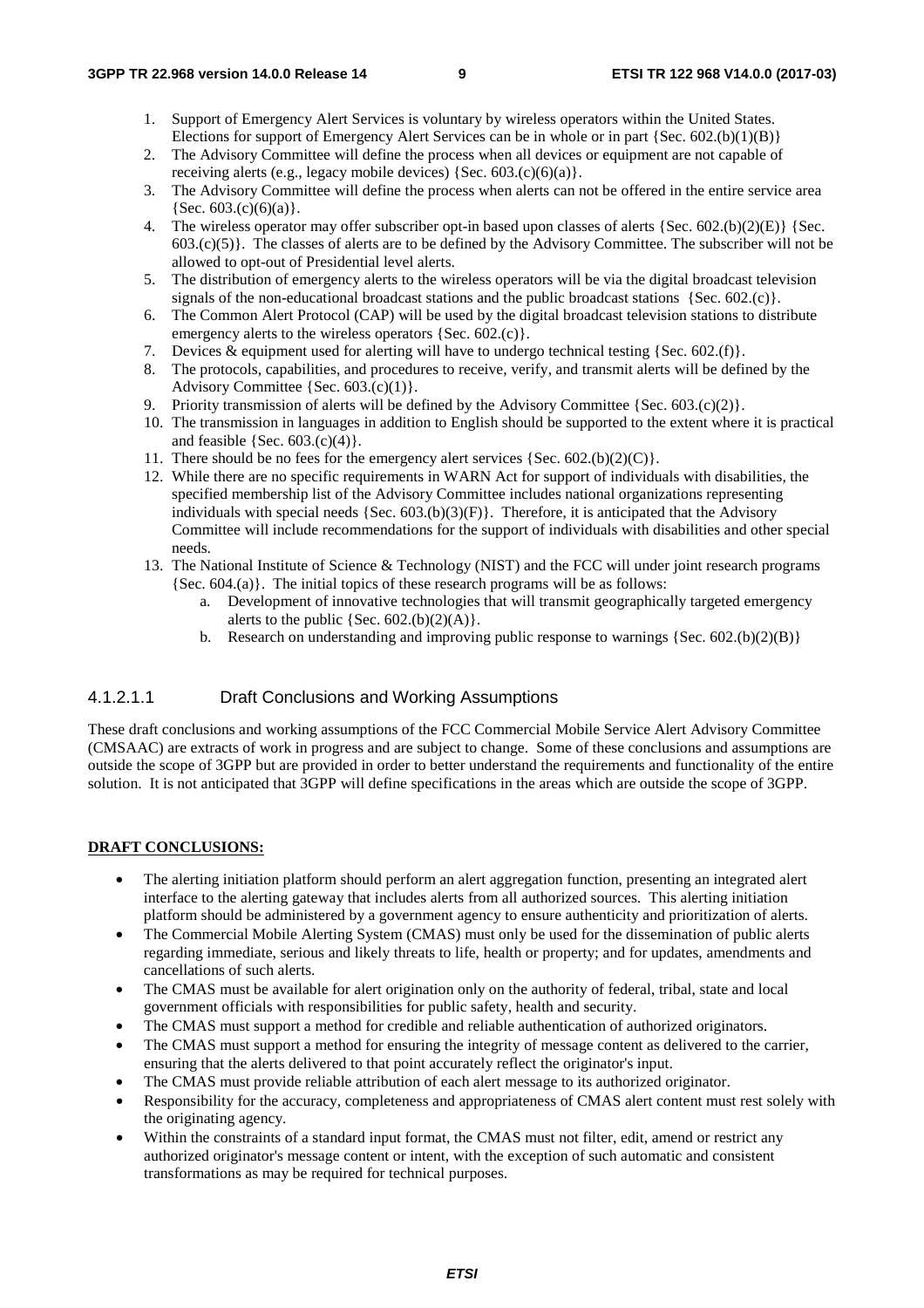- The CMAS must deliver all alerts to the carrier from authorized originators without avoidable procedural or technical delays. However, where multiple alerts are in process at the same time, they may be sequenced on the basis of the urgency, severity and certainty of the alert information.
- The CMAS should, if possible, provide a unique and consistent user experience to all alert recipients, using, for example, standardized audio tones, vibration cadences and language-independent visual symbology. These standard signals must be available for authorized use within the CMAS without charge, but must be legally protected against other uses.
- The CMAS must, to the greatest extent feasible, restrict alert delivery to recipients located in the geographic area at risk and minimize delivery in other areas.
- The alert may be retransmitted in the geographic area until the alert expires, is updated, or is cancelled subject to the capabilities of the delivery technologies. Any mobile device users entering the target area may receive the emergency alert subject to the delivery technologies, device capabilities and inter-carrier roaming agreements.
- The CMAS must provide a consistent technical interface to alert origination applications using the OASIS CAP format, which must be available at multiple geographic and network locations. Any authorized originator must be able to submit an alert through any reachable instance of the input interface.
- The CMAS must provide reasonable redundancy to avoid, to the greatest extent feasible, the creation of a single point of failure.
- The CMAS must implement a comprehensive trust model for the issuance and maintenance of access credentials.
- Specific legal authority must be established for prohibiting unauthorized or improper use of the CMAS or for willful interference with its functioning.

#### **DRAFT WORKING ASSUMPTIONS:**

- The CMAS is based upon service profiles.
	- o Service Profiles define the underlying delivery attributes.<br>Include text, audio, video, and multimedia
		-
	- Include text, audio, video, and multimedia<br>
	o The goal is to define service profiles and not specific delivery technologies.
		- Multiple technologies are available for each service profile.<br>The operator has options to use any available technology the
		- The operator has options to use any available technology that supports a given profile if they elect to transmit alerts.
			- Based on operator business needs and technology availability
	- o Text is viewed as the "universal service profile".
		- Minimum capability that must be supported by an operator that elects to transmit alerts.
			- Across delivery technologies
			- Across mobile devices
		- Additional profiles can be supported as technology advances and operators commercially deploy those technologies.
- WARN Act  $\rightarrow$  an operator may choose to elect to transmit alerts "in whole or in part".<br>  $\sim$  Not necessarily a simple "ves" or "no"
	- o Not necessarily a simple "yes" or "no".
		- o Deployment scenarios identified based upon:
			- multiple technologies.<br>mobile device capability
			- mobile device capabilities.
			- product availability.
			- implementation phases.
			- wireless operator election to support wireless alerts.<br>
			other
			-
		- other.<br>
		o Scenarios will be used to develop a process under which wireless service providers can elect to transmit emergency alerts for each scenario.
- During emergencies, support for first responder users and 9-1-1 emergency calls is important.
	- o Need to minimize the potential for Wireless Alerts resulting in severe network congestion that inhibits critical communications.
	- o An alert to a wireless device encourages subscribers to immediately use that device.
- CMSAAC is working on the assumption that point-to-point or unicast delivery technologies (i.e. SMS pointto-point, MMS) are not feasible or practical for the support of wireless alerts.
	- o Especially on a nationwide or large city scale.
	- o Point-to-point will quickly congest a network, resulting in message delays or messages not delivered, as well as denying voice service.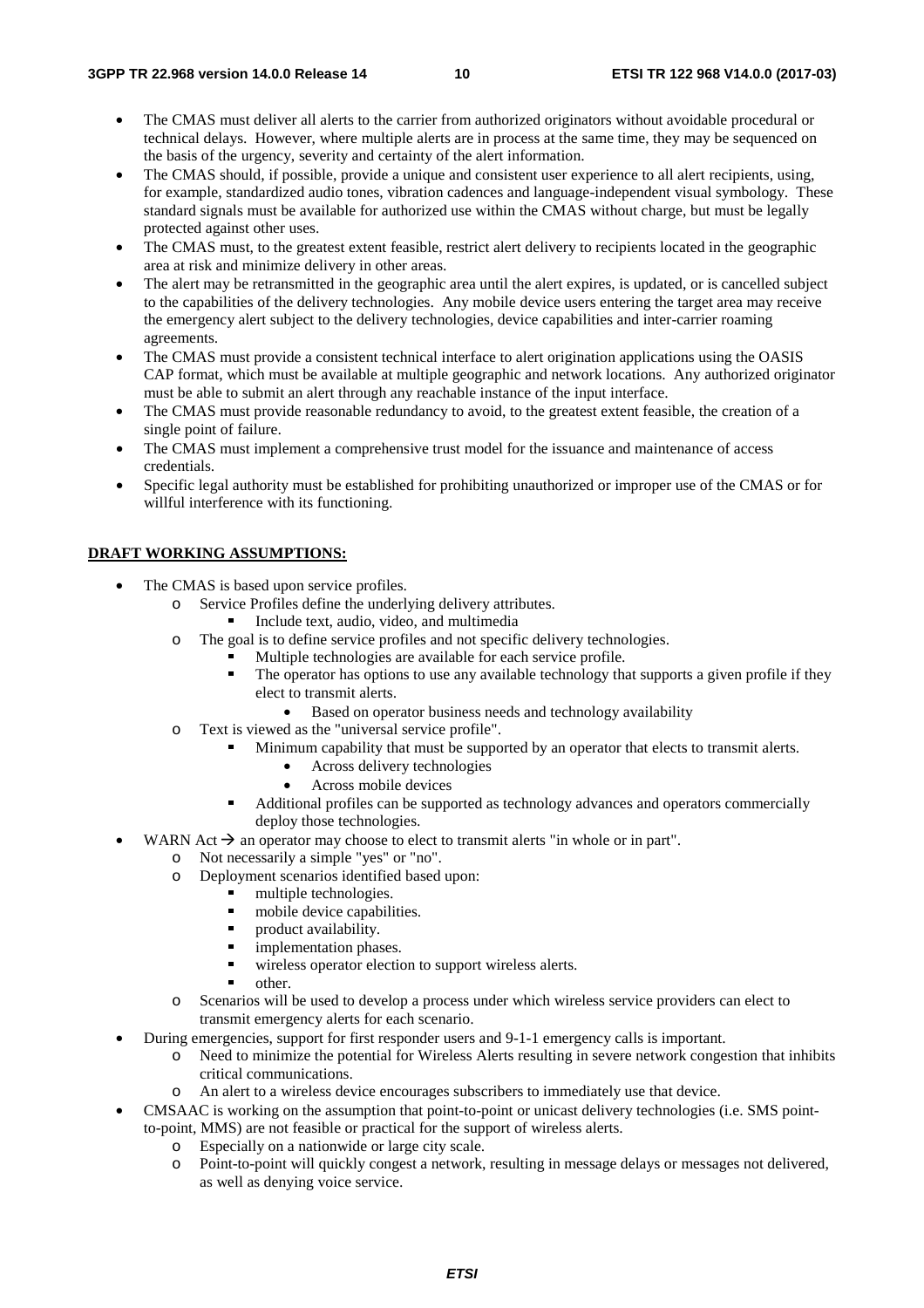- CMSAAC is also assuming that distribution of the alerts to the wireless subscribers will be unidirectional from the wireless operator network to the mobile device of the subscriber.
	- o No acknowledgement or confirmation of receipt by the mobile device in order not to add to network congestion.
- CMSAAC is assuming only alerts that are immediate, severe, or likely threat to life, health or property will be delivered to mobile devices.
	- o Minimize the "cry wolf" syndrome.
	- o Mobile devices have limited capabilities.
		- Number of characters, screen size, etc.
- A common experience across all carriers and technologies is desirable.
	- o For example, a standardized alerting tone for the notification of an emergency alert message.
- It is anticipated new mobile devices are required.
	- o Replaced by normal subscriber device lifecycle.
	- o Some devices, such as pagers, may support some of the service profiles with over-the-air or programming changes.
- The Alerting Gateway, which is the interface between the aggregator and the wireless operator network, should support multiple media profiles (text, audio, video, multimedia) from the aggregator and should support multiple media profiles (text, audio, video, multimedia) to the carriers' networks.
	- o The Alerting Gateway should support protocol mapping from the input to the output protocols.
	- o The Alerting Gateway should format messages properly so that carriers should not be required to modify or edit the alert message content.
- The Alerting Gateway should have an architecture to support Alerting Gateway deployment with redundancy and reliability.
	- o Multiple access points and delivery points
	- o Multiple platforms (mated-pair at the same site)
	- o Multiple sites (geo-redundancy)
	- o Multiple vendors (number of vendors to be further discussed)
- All Alerting Gateways should use the same format and same message identifier when sending the same message to carriers' network. This should allow carrier to identify and ignore duplicated alerts.

#### 4.1.2.2 EAS Usage for Earthquake Warnings

The State of California is the most populous state in the United States with the highest probability of occurrence of earthquakes. The State of California Emergency Alert System Plan (EAS) plan (<http://eas.oes.ca.gov/Pages/script.htm>) contains the following statement regarding the use EAS for earthquakes:

"*d. THE EAS CAN'T WARN OF AN EARTHQUAKE. No reliable earthquake warning system has been found or adopted by the authorities. Thus the EAS can never warn of an earthquake. The EAS might be warranted for warnings related to subsequent events following an earthquake.*"

#### 4.1.3 Europe

The European requirements have been supplied by EMTEL and described in the document titled: "Requirements for communications from Authorities/ organizations and citizens to individuals, groups or the general public during Emergencies" [2]. The EMTEL Requirements have been summarized below:

#### 4.1.3.1 Service objectives and features

An effective Public Warning System will be capable of disseminating information to a large number of individuals within specifically affected areas. Emergency Notification systems shall:

1) Provide high speed notification delivery to a large audience.

Systems intended to deliver high volumes of warning notifications at high speed shall be capable of addressing congestion management.

2) Deliver messages within a planned specified time.

It shall be possible to provide an alert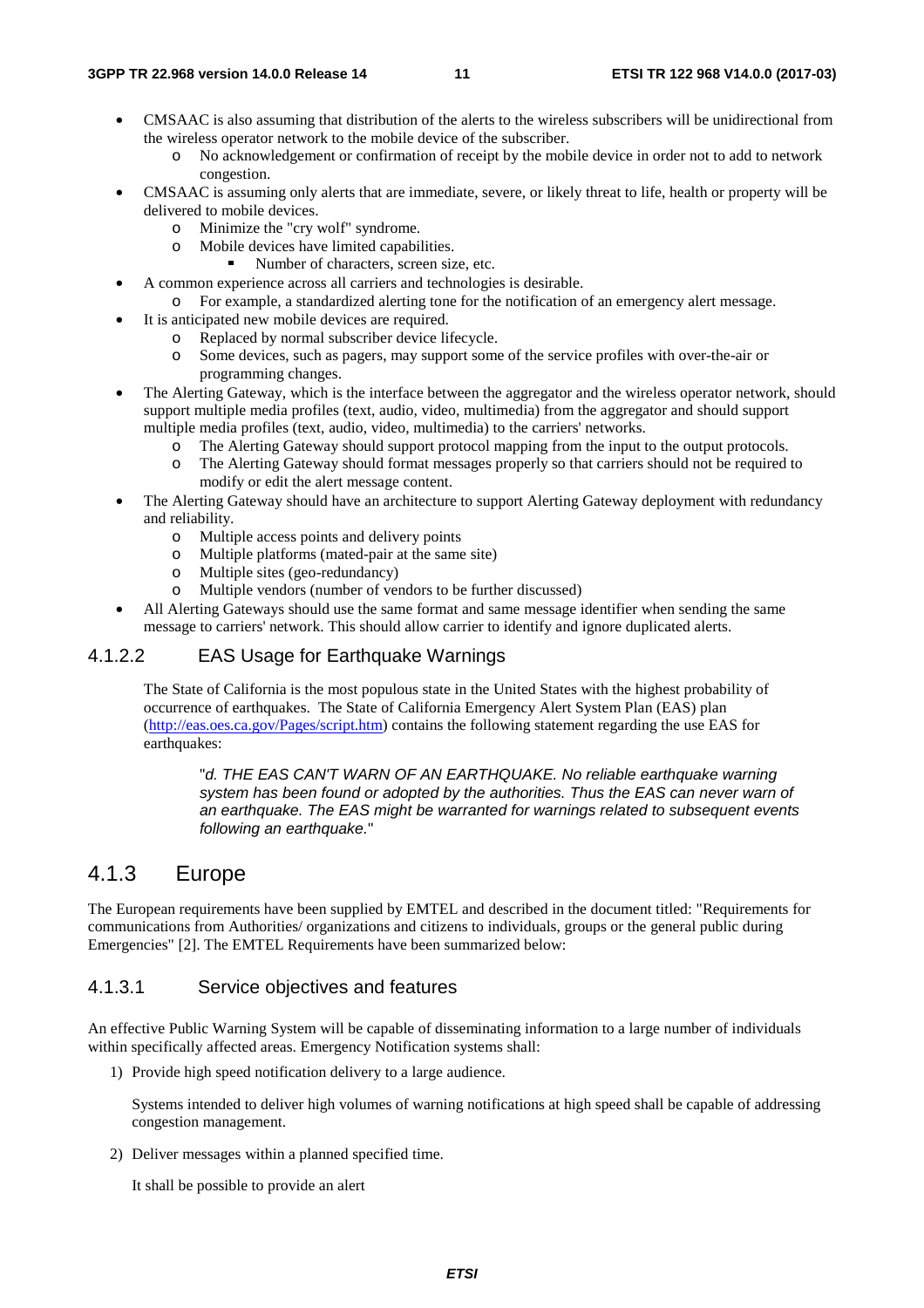- to 50% of the citizens in the relevant area within 3 minutes, and
- to 97% of the citizens in that area within 5 minutes

The period of three minutes is the period between the moment when the message is submitted to the Public Warning System and the moment the notification is provided to the citizen.

In networks that support a "message delivery acknowledgement" facility, Public Warning Systems shall be able to retry until acknowledgement is received. In systems that do not support delivery acknowledgement, the message shall be repeated at a regular interval for as long as the notification is valid.

- 3) Offer sufficient details of the emergency situation and sufficient instructions regarding actions to be taken by the public.
- 4) Allow information delivery to specific targeted audiences or geographies.

Public Warning Systems shall support delivery of notification messages to those with special needs, such as hearing and vision impaired.

The ability to deliver messages in government authorized languages shall be supported.

Citizens need to have relevant information that is specific to their location and the location of the emergency. A reference indication for the grid of the coverage area could be:

- 1 km inside community boundaries,
- 5 km outside community boundaries,
- 30 km in rural areas,
- 60 km over sea or desert
- 5) Be fully accessible to the right authorities.

Emergency notification systems shall provide multiple means for authorized users to launch a notification event

Public Warning Systems shall provide protection of data used for operation of the system.

Emergency notification systems shall be capable of tracking, capturing, and reporting performance criteria associated with individual notification events.

6) Be intrusive.

Emergency messages shall be specifically recognisable as being an emergency message that cannot be mistaken for an ordinary message.

The Warning Notification should stay active regardless of the user setting, until the notification is acknowledged by the user. This does not necessarily mean that any response shall be sent back over the network, merely that the user must click a key to stop the notification.

It shall be possible for the user to review the message at a later time.

## 5 Aspects

### 5.1 Duration of delivery time

Duration of the delivery time can be affected by several factors including

- Amount of information in warning notification to be delivered
- Priority of the warning notification
- Size of the notification area for the delivery of the warning notification
- Number of subscribers within the notification area
- Requirements for the formatting of the warning notification suitable for the delivery technology being used and suitable for the capabilities of the receiving mobile device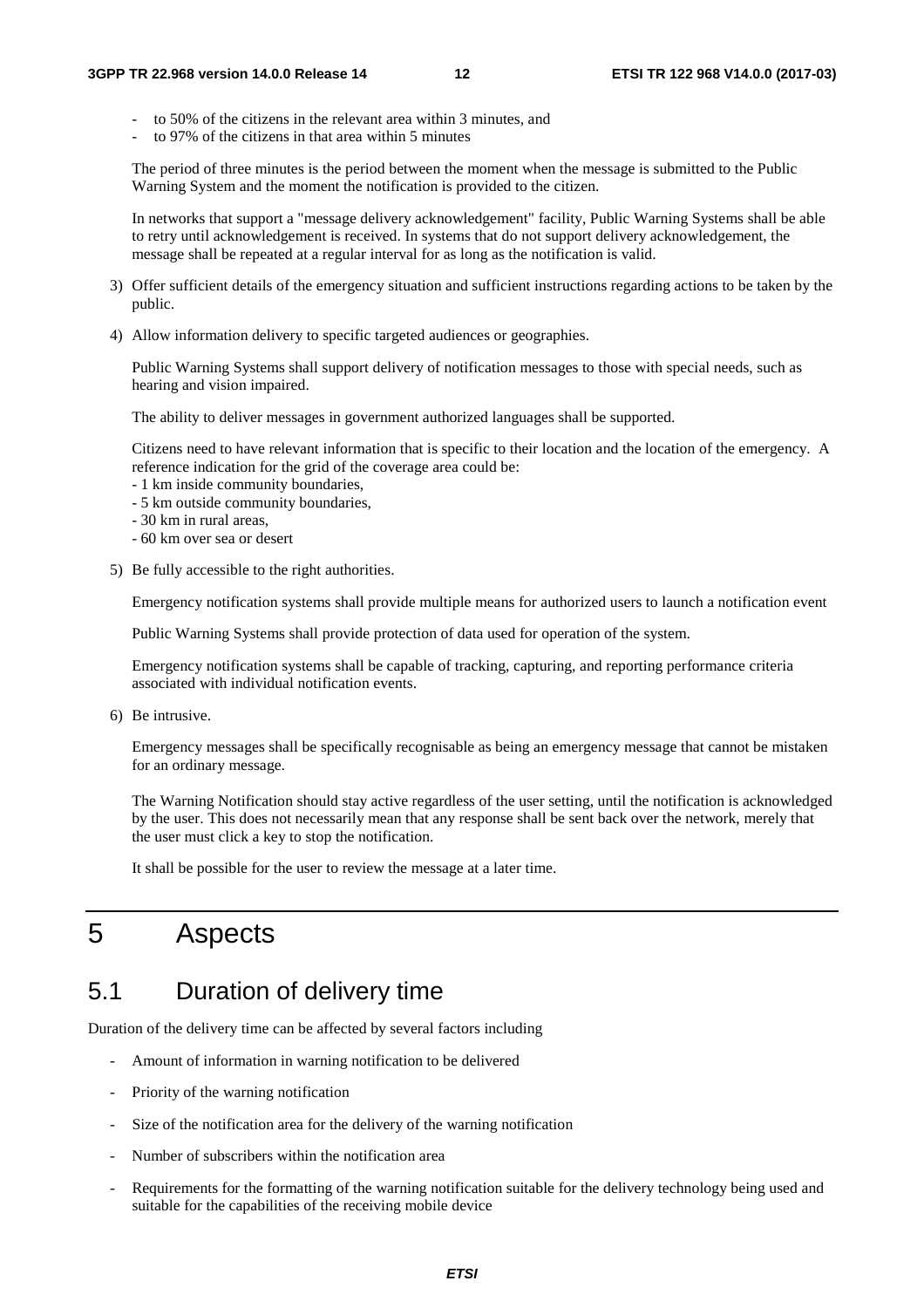- Radio access technology being used for the delivery of the warning notification (e.g., GSM, EDGE, GPRS, UMTS, I-WLAN)
- Technology being used for the delivery of the warning notification (e.g., SMS, CBS, MBMS)

Duration of the delivery time for wireless operators is the time from the receipt of the warning notification by the wireless operator, i.e. the edge of the 3GPP network, to the time that the warning notification is received sufficiently by the mobile device to initiate appropriate action.

Message delivery provisioning may be required to satisfy Warning Notification Provider requirements.

#### 5.1.1 Delivery time for most urgent warning notifications

Delivery time of the most urgent PWS warning notification should be as short as possible (i.e. seconds rather than minutes). Warning notifications may also contain supplementary information (e.g. map to refuge facilities, time table of food distribution, etc.). Such notifications may be of lesser urgency.

### 5.2 Granularity of the distribution

Warning notification should be able to be delivered to the notification area desired by the warning notification provider.

Aspects from the perspective of the granularity of the distribution are following.

- It should be possible for the mobile operators to select the notification areas based on their network configuration of the area coverage such as distribution of cells, Node Bs, RNCs, etc.
- the Notification Area, e.g. prefecture, county, can be statically or dynamically designated by Warning Notification Provider.
- In case of power failure, cells may loose their operational status, which could impact the granularity of the coverage area.
- If the notification message includes a geographic area (e.g. latitude/longitude coordinates) and/or a civil area description of the emergency impacted area, the use of such data for PWS is for further study and up to operator policy.

## 5.3 Information element and volume

Aspects from the perspective of information element and amount of data are following.

- PWS should provide the mechanisms for the delivery of all types or categories of warning notifications and alerts to mobile subscribers within the area desired by the warning notification provider.
- PWS should be flexible to allow support for all current and future types or categories of emergency events and not be designed to support specific type(s) of emergencies or events requiring notification.
- PWS should have the flexibility to support new categories or types of warning notification or alerts that may be defined by the regional regulatory or other requirements.
- PWS should be able to transfer warning notification with a minimal amount of data in order to support regional requirements such as the Japanese-specific Earthquake Early Warning system.
- Based upon regional requirements or operator preference, PWS should be able to transfer large data (e.g. as for audio or video data) within the warning notification in order to send, for example, a map of safe area or emergency facility.
- UE behaviours after receiving a Warning Notification (e.g. whether to display text in the foreground, whether to ring a buzzer, whether to vibrate).
- Warning Notification should be distinguished from notification generated for other notification services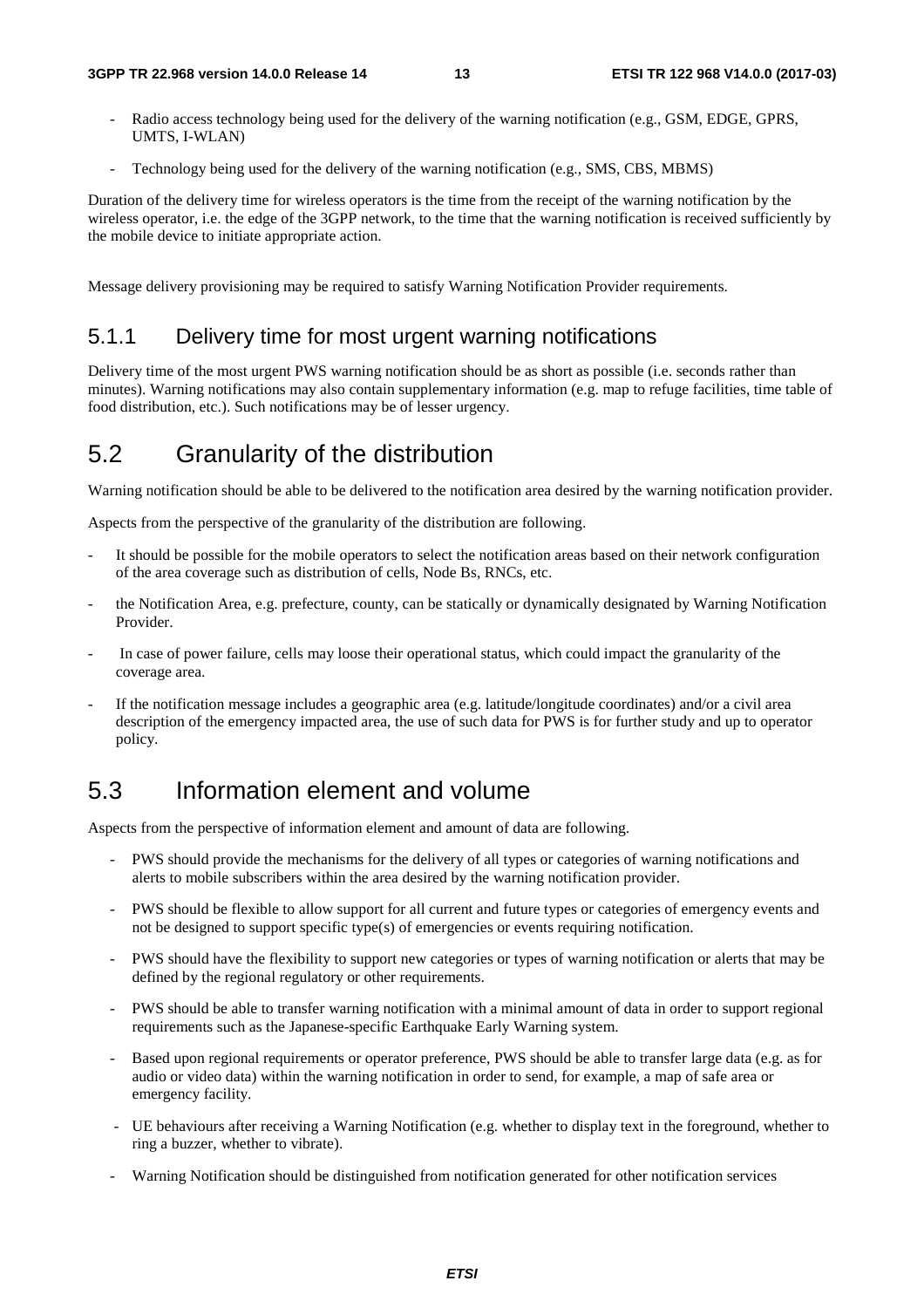- Specific contents of PWS warning notifications are not defined by 3GPP. The contents of warning notifications are highly dynamic in nature and are subject to regulatory requirements. The PWS standards should define the mechanisms and associated flexibility to support various types of warning notification data types.
- Amount of data required for each information element (e.g. UE behaviours, emergency types) should be clarified for Stage2, Stage3 specifications, especially for most urgent warning notifications.

#### 5.3.1 Information element and volume for most urgent warning notifications

The length of the message will affect the speed of delivery. Therefore the notification sent by the notification provider should be as short as possible for the fastest delivery. However, it should be noted that the notification provider may not be able to optimise its notifications for PWS. Therefore it may be necessary to optimize the notifications before PWS however this optimization function is outside the scope of 3GPP.

#### 5.4 Network Resilience

It has to be noted that after a major incident big parts of the network infrastructure might be destroyed/damaged (e.g. after flooding, earthquake). As the main goal for PWS is to notify as many users as possible network resilience should be studied further.

#### 5.5 User Interface

The warning notification delivered to the user's terminal should be understood by the user with minimal knowledge of the UE. The 3GPP PWS standards should therefore provide generic guidelines for UI aspects.

If PWS reception is activated on the UE, these guidelines could include e.g.

- A designated acoustic/visual signal dedicated to PWS
- Terminal behaviour when a warning notification is received in IDLE mode. An example can for instance be;
	- The terminal is set to ringing mode (if previously being in silent mode)
	- Speaker is set to highest volume (PWS warning notification dependent)
	- The vibrator is being activated
	- The warning notification is automatically played out (PWS warning notification dependent)
	- The warning message should stay on regardless of user settings until the message indication is acknowledged by the user.
- Terminal behaviour when a warning notification is received in ACTIVE mode
	- It should be possible for users to configure the behaviour of a terminal when having ongoing communication. The configurable part should concern at least volume adjustment. Note that different regulatory requirements might exist with regards to pre-emption of ongoing calls.
- Terminal capability for user operation when/ after a warning notification is received. An example can for instance be;
	- The acoustic/ visual signal can be suppressed by users' manual operation (e.g. by pushing keys)
	- After the signal is suppressed by manual operation, it should be possible to suppress duplicate notifications received later. A duplicate is a repetition of a previous notification as determined by a parameter such as a message ID.
- PWS should support users with special needs e.g. deaf, blind, elderly people and children. An example terminal capability can for instance be;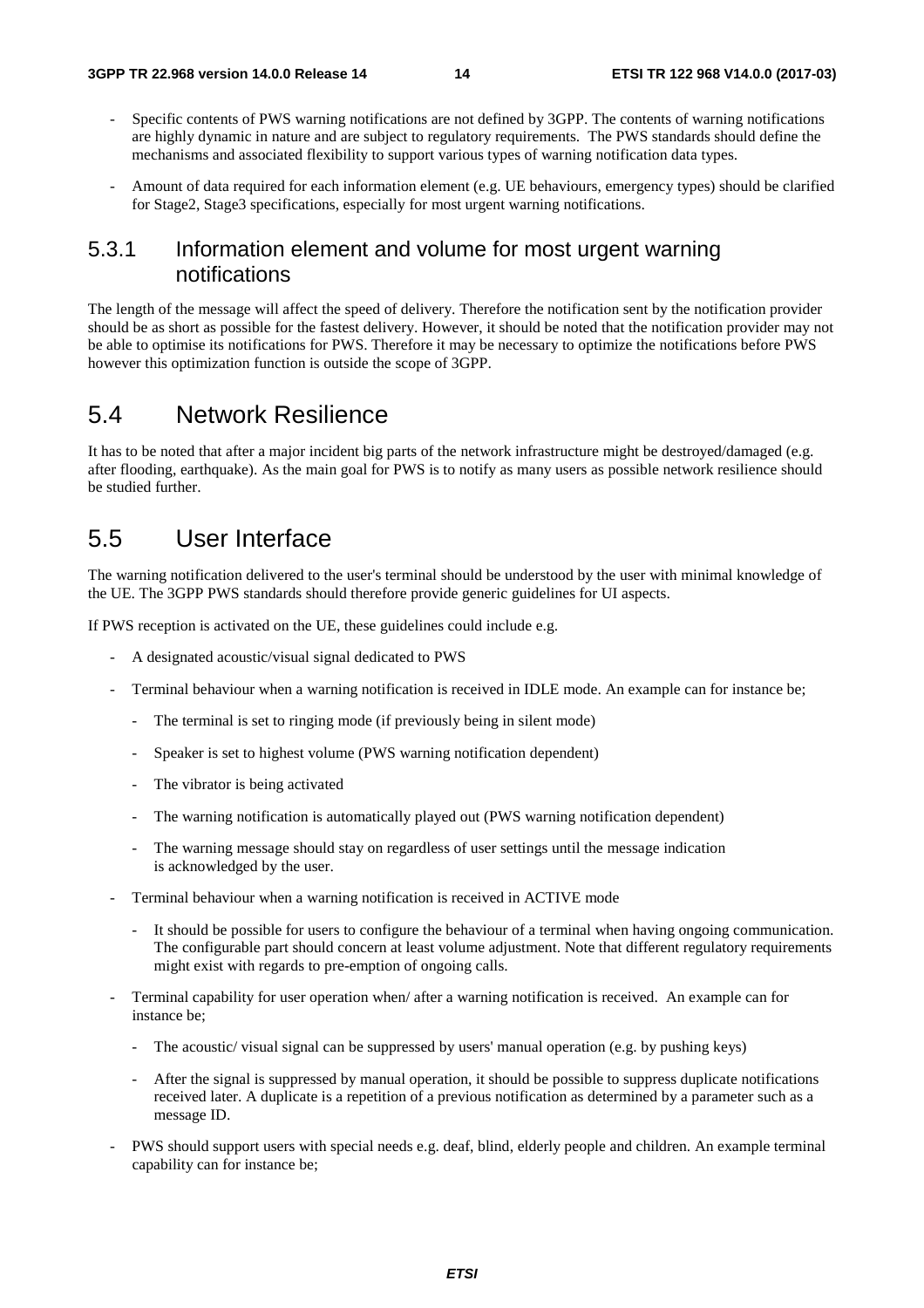- Terminal behaviours (e.g. specified ring tone, vibration) can help these users understand emergency events easily. In order to improve the user experience and simplify user education a single special notification tone and/or vibration cadence is desirable.
- It should be possible to store the received Warning Notifications in the UE and access them at a later time.
	- It should be possible for the user to review the message at a later time.
- The Warning Notification should be presented to the user

### 5.6 Priority

Aspects from the perspective of priority are following.

- The priority of warning notifications is given in accordance with regional regulatory requirements or operator's policy.
- Notifications are processed in the order they are received by the network.
- In addition, Notifications may be sequenced by the PLMN according to priority of notification if each Warning Notification Provider is directly connected to the PLMN.

#### 5.7 Security

Aspects of security are following.

- Spoofing prevention: it should not be possible to spoof a warning notification.
- Integrity protection of warning notifications should be possible.

## 5.8 Support of roaming subscribers

A PWS service should be able to alert roaming subscribers users just as it alerts its home subscribers users and it should do so in relevant languages , or in such a way that the warning notification can reasonably be understood. Under no circumstances, shall the network will translate, or in any other way, change the content of the notification. The network will neither filter notifications nor select the notification based on the subscription data of the subscribers stored in the network entities.

#### 5.9 Support in legacy handsets

Legacy handsets, related to PWS, are handsets that may not be PWS capable.

Support of PWS in legacy handsets is subject to regulatory requirements and/or operator's policy.

#### 5.10 Support of Warning Notification Providers

Following are example functionalities that Warning Notification Providers may provide through interaction with PLMN operators.

- activation of Warning Notification delivery
- cancellation of Notification Message

A cancellation is a command to the Public Warning System to stop dissemination of a specific Warning Notification.

#### 5.11 UE Aspects

Battery life should not be significantly reduced by PWS. Guidelines for supporting PWS capabilities should be clarified by type of terminal (e.g. handset, PCMCIA).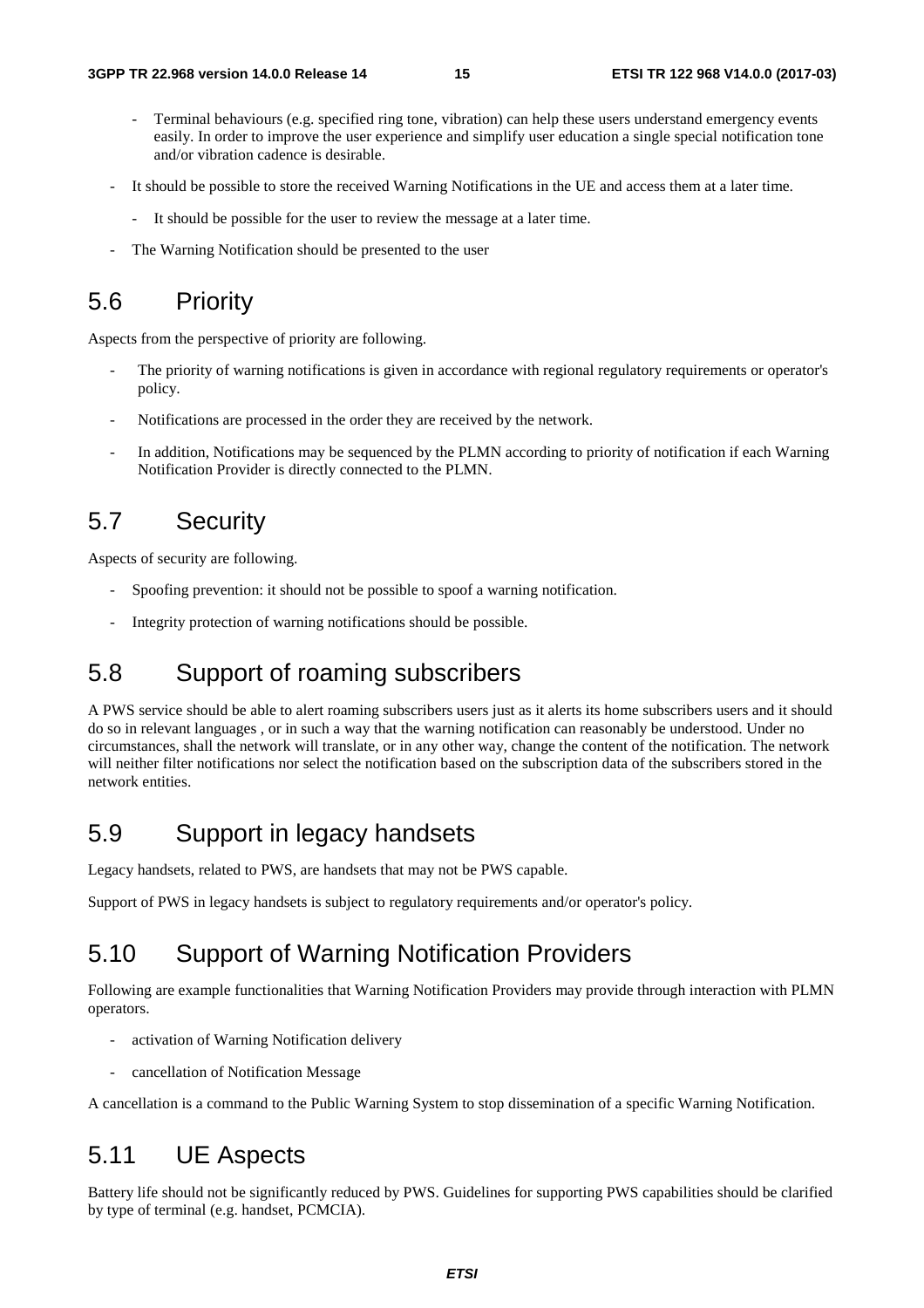### 5.11.1 User Interface

The warning notification delivered to the user's terminal should be understood by the user with minimal knowledge of the UE.

Depending on regulatory requirements and operator policy terminal behaviour should follow the user defined settings or predetermined settings. A special group of settings may be used for warning notifications in which case the user may or may not be able to change the settings.

The 3GPP PWS standards should therefore provide generic guidelines for UI aspects. For instance these guidelines could include:

- Activation of a special acoustic/visual signal dedicated to PWS
- Terminal behaviour when a warning notification is received in IDLE mode can, for instance be:
	- The terminal is set to ringing mode (if previously being in silent mode)
	- Speaker is set to highest volume (PWS warning notification dependent)
	- The vibrating alert is activated
	- The warning notification is automatically played out (PWS warning notification dependent)
	- The warning notification should stay on regardless of user settings until the message indication is acknowledged by the user.
- Terminal behaviour when a warning notification is received in ACTIVE mode
	- It should be possible for users to configure the behaviour of a terminal when having ongoing communication. The configurable part should concern at least volume adjustment. Note that different regulatory requirements might exist with regards to pre-emption of ongoing calls.
- Terminal capability for user operation when/ after a warning notification is received. An example can for instance be;
	- The acoustic/ visual signal can be suppressed by users' manual operation (e.g. by pushing keys)
	- After the signal is suppressed by manual operation, it should be possible to suppress duplicate notifications received later. A duplicate is a repetition of a previous notification as determined by a parameter such as a message ID.
- PWS should support users with special needs e.g. deaf, blind, elderly people and children. An example terminal capability can for instance be;
	- Terminal behaviours (e.g. specified ring tone, vibration) can help these users understand emergency events easily. In order to improve the user experience and simplify user education a single special notification tone and/or vibration cadence is desirable. These same behaviours can benefit all users.
- It should be possible to store the received Warning Notifications in the UE and access them at a later time.
	- It should be possible for the user to review the message at a later time.
- The Warning Notification should be presented to the user
- Note: Care should be used in selecting the predetermined settings. It may not be advisable to override the silent mode and set the volume to maximum for instance when the users are in hospitals, doctor's offices, restaurants, or theatres. In addition, this behavior may not be advisable when users are connected to the device with an earpiece including headsets for the hearing impaired. An objectionable user experience could lead to users disabling warning notifications.

#### 5.11.2 Support in legacy handsets

Legacy handsets, related to PWS systems, are handsets that may not be PWS capable.

Support of PWS in legacy handsets is subject to regulatory requirements and/or operator's policy.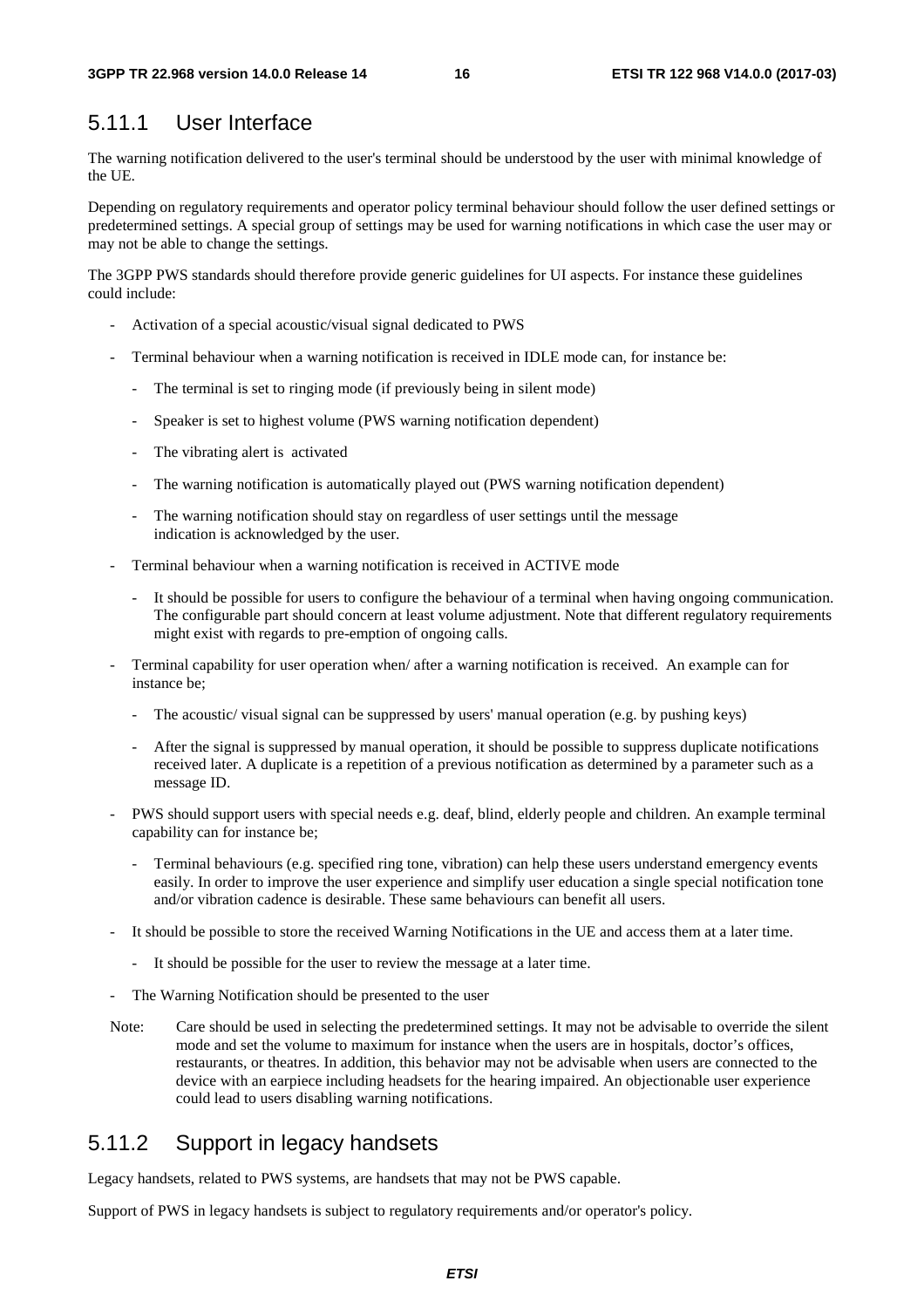#### 5.11.3 Physical Aspects

Battery life should not be significantly reduced by PWS.

Guidelines for supporting PWS capabilities should be clarified by type of terminal (e.g. handset, PCMCIA).

#### 5.11.4 Enabling and disabling of PWS warning notifications

It should be possible for users to "opt-out" of some or all warning notifications provided by the PWS service. The "optout" concept assumes that the PWS functionality is enabled in the UE without any user intervention when the UE is initially put into use. The user then can select UE options via the UI to disable, or later re-enable, the terminal behaviour in response to some or all warning notifications The ability to disable some of the PWS warning notifications may be subject to regulatory requirements.

Editor Note: If the UE is enabled for PWS in the HPLMN then it should remain enabled for PWS when roaming, likewise when the roamer returns to the HPLMN then PWS should be returned to the original state, subject to the regulatory requirements and operator policy.

## 5.12 Subscription & Charging Aspects

It should be noted that some regulators may require unregistered UEs to receive PWS messages. Therefore, the ability to provide PWS to unregistered UEs is for further study.

It should be possible to provide PWS service without charging the subscriber.

It should be possible for the PLMN to charge the warning notification provider.

### 5.13 Delivery & Receipt Confirmation Aspects

Message alert confirmation should not be required. Although message confirmation is a logical vehicle for verification of message delivery, establishing and utilizing a schedule for message repetition can also increase the likelihood of a successful delivery.

A major reason for not requiring message confirmation relates to the additional load that will be put on the network during a time when network resources are very scarce and highly needed by first responders, such as an ambulance and medical services. This was aptly demonstrated during the 2005 subway and bus bombings in London.

## 5.14 Periodic Testing Aspects

Testing aspects are outside the scope of 3GPP. Test messages, if any, are defined outside of 3GGPP. These test messages are transparent to the Network Operator and 3GPP network and are treated like all other messages.

## 5.15 Relationship of PWS with Other Regulatory Aspects

Provisioning of PWS services, should be in accordance with regional requirements and operators' policy. Fulfilling regional regulatory requirements for existing regulatory services such as emergency call services, Wireless Priority Service, and Lawful Intercept Service may have an impact on PWS requirements which should be taken into consideration.

### 5.16 Congestion situation

The PWS should be able to deliver warning notifications under network-congested conditions within the required time frame.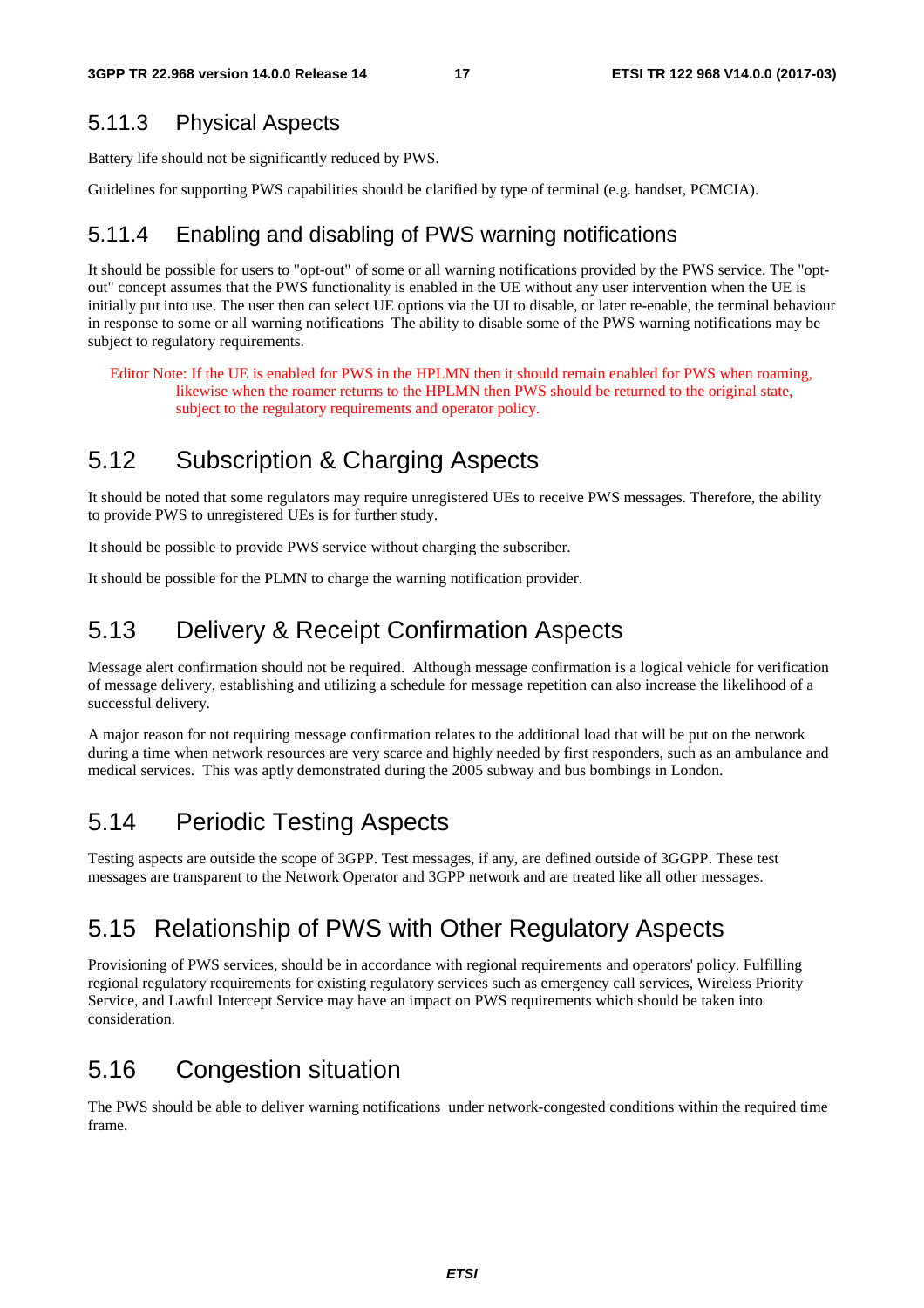#### 5.17 Enabling and disabling of PWS service

The PWS functionality should be enabled in the UE without any user intervention when the UE is initially put into use.

It should be possible for the user to fully or partially enable and disable the PWS functionality. The ability of disabling some of the PWS functionalities may be subject to regulatory requirements.

If the PWS requires provisioning, this will be done according to the regulatory requirements and operator policy.

If the UE is provisioned for PWS in the HPLMN then it should remained provisioned for PWS when roaming, likewise when the roamer returns to the HPLMN then PWS should be returned to the original provisioned state, this will be done according to the regulatory requirements and operator policy.

## 7 Conclusion

#### 7.1 Overall Conclusions

TSG SA1 has studied requirements for a global Public Warning System. In writing the present document requirements relevant to the European region has been identified [2] and additional requirements have been received from Japan for most urgent warning notifications (EEW). It may be expected that new additional requirements could arrive from the North American Region and thus the requirement set for a global PWS is not yet fully stable.

The requirements/working assumptions from the 3 regions included in the study are significantly different. However it is desirable to specify a PWS, which could fulfill all regions' requirements.

With the European region requirements provided in [2], as well as the even stricter requirements (eg. for Japan) in some aspects for most urgent warning notifications, SA1 concludes that current specifications are not sufficient to cover all the scenarios identified in this document. The support for most urgent warning notifications is a matter for each PLMN operator or each region.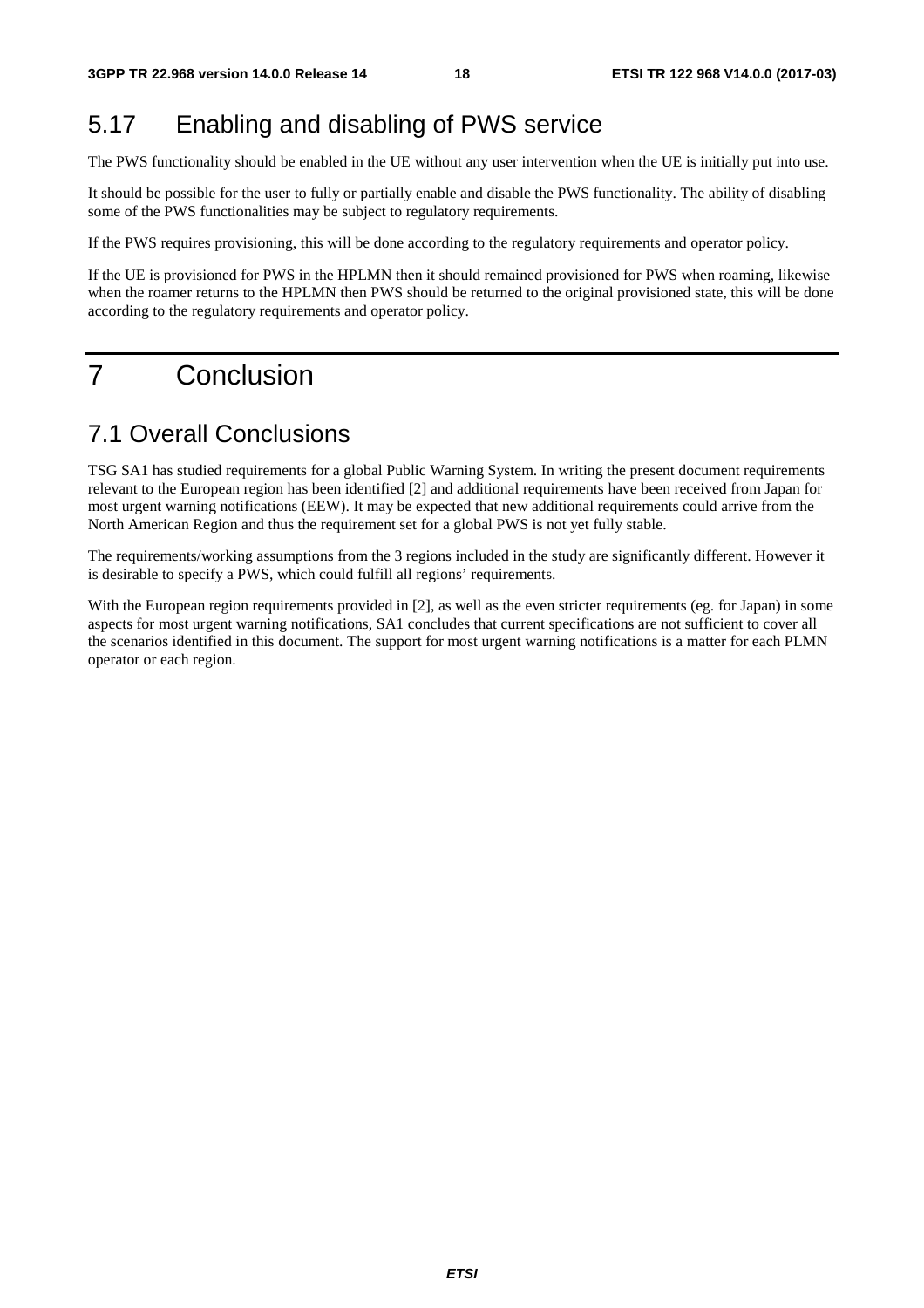## Annex A: US - Public Warning System (PWS) use cases

## A.1 Public Warning System (PWS) use cases

The mechanisms for the delivery of alerts via the Public Warning System are sensitive to the geographic size and the subscriber density within the alerting area. Consequently, the following five PWS use cases vary in geographic size and subscriber density:

use case #2 – Small town or city use case #3 – Average size city use case #4 – Large city or metropolitan area use case #5 – National

use case #1 – Small local area.

For all use cases, it is assumed that all details associated with the emergency alert including instructions of actions to take by the subscriber are being delivered. Consequently, large emergency alert messages would be sent to the subscribers as noted in the common parameter section below.

### A.1.1 Common Parameters for use cases 1-5

The alert messages will have the following characteristics:

Notification of hazardous situation that poses an imminent threat to public health or safety

Provide appropriate instructions for actions to be taken by individuals affected or potentially affected by such a situation

Notify public when hazardous situation has ended or has been brought under control.

The following are the assumptions and parameters which are common for all of these use cases:

- 30% of the population in the affected area has GSM phones<sup>1</sup>
- 80% of subscribers have their mobile phones turned on
- 8 SDCCH per square mile
- Block probability of 2%

1

- Average call duration is 60 seconds
- Alert messages will be issued during the Busy Hour (BH)
- Two alert messages will be issued
	- First alert message will be the event notification
		- If text, message content is 1,000 characters<sup>2</sup>

**<sup>1</sup>** CTIA estimates cellular penetration to be approximately 60% in the United States and it is assumed for this analysis that 50% of the cellular phones in the US are GSM based and 50% are CDMA based.

**<sup>2</sup>** Based upon an actual flash flood warning message issued by the National Weather Service for the state of Utah in the United States on Tuesday October 18th, 2005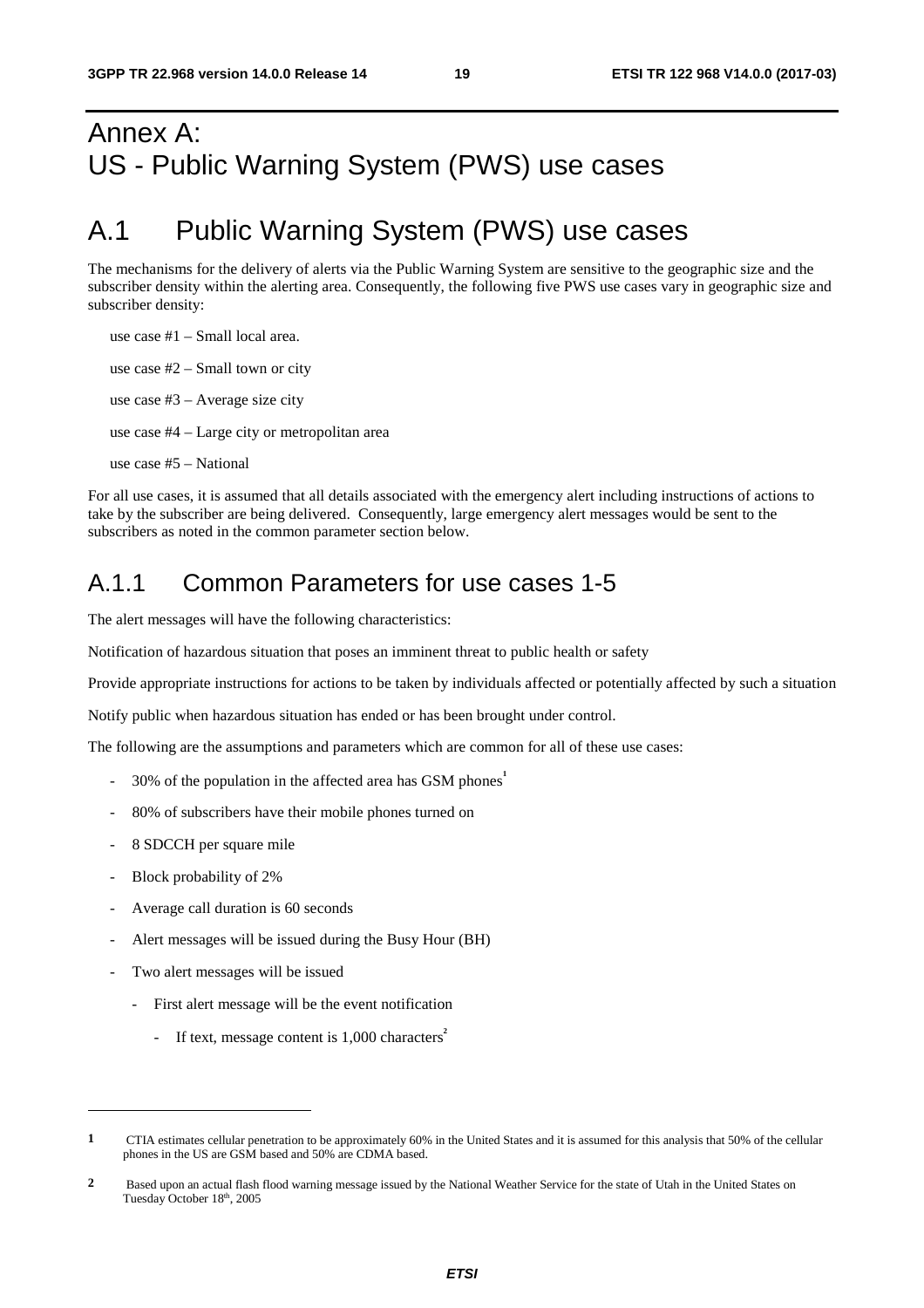- If audio, message content is 60 seconds<sup>3</sup>
- Second alert message will be the event cancellation
	- If text, message content is 500 characters**<sup>4</sup>**
	- If audio, message content is 30 seconds**<sup>5</sup>**
- The first and second alert messages will be initiated 60 minutes apart

## A.2 Use case #1 – Small Local Area

A railroad car containing chlorine gas has derailed in an urban area. The railroad car has been damaged and chloride gas is starting to escape. Based upon the current wind and weather conditions, the public safety officials have determined that the surrounding areas need to be evacuated immediately. Based on this determination, the local authorized government agency has decided to activate the Public Warning System to send an evacuation message to the citizens in the affected area.

Emergency alert parameters for this use case:<sup>8</sup>

- Size of affected area is 3 square miles
- 2,850 people per square mile
- 1,275 housing units per square mile

## A.3 Use case #2 – Small Town or City

A tornado has been spotted 10 miles southwest of a small town in "tornado alley" of the US Midwest. This tornado is moving northwest directly toward this small town at approximately 20 miles an hour. The local public safety officials have determined that there is a high probability that the tornado will hit their small town in approximately 30 minutes. Based upon this determination, the local authorized government agency has decided to activate the Public Warning System to send a tornado warning alert message to the citizens in this small town and to advise them to take cover.

Note**:** For an actual tornado related event, a series of alert messages would be issued as the tornado moved and remained a public safety issue. For simplification of the analysis, it is assumed that only one notification message and one cancellation message will be sent.

Emergency alert parameters for this use case:<sup>7</sup>

- Size of small town is 16 square miles
- Population of the small town is 45,000
- 2,850 people per square mile

-

- 1,275 housing units per square mile

**<sup>3</sup>** Based upon an actual flash flood warning message issued by the National Weather Service for the state of Utah in the United States on Tuesday October 18th, 2005

**<sup>4</sup>** Based upon the actual cancellation message of a severe thunderstorm warning message issued by the National Weather Service for central Arizona of the United States on Tuesday October 18th, 2005

**<sup>5</sup>** Based upon the actual cancellation message of a severe thunderstorm warning message issued by the National Weather Service for central Arizona of United States on Tuesday October 18th, 2005

**<sup>6</sup>** Census data of 2000 for Redmond, Washington USA was used to determine population and household density

**<sup>7</sup>** Census data of 2000 for Redmond, Washington USA was used to determine city size, population and household density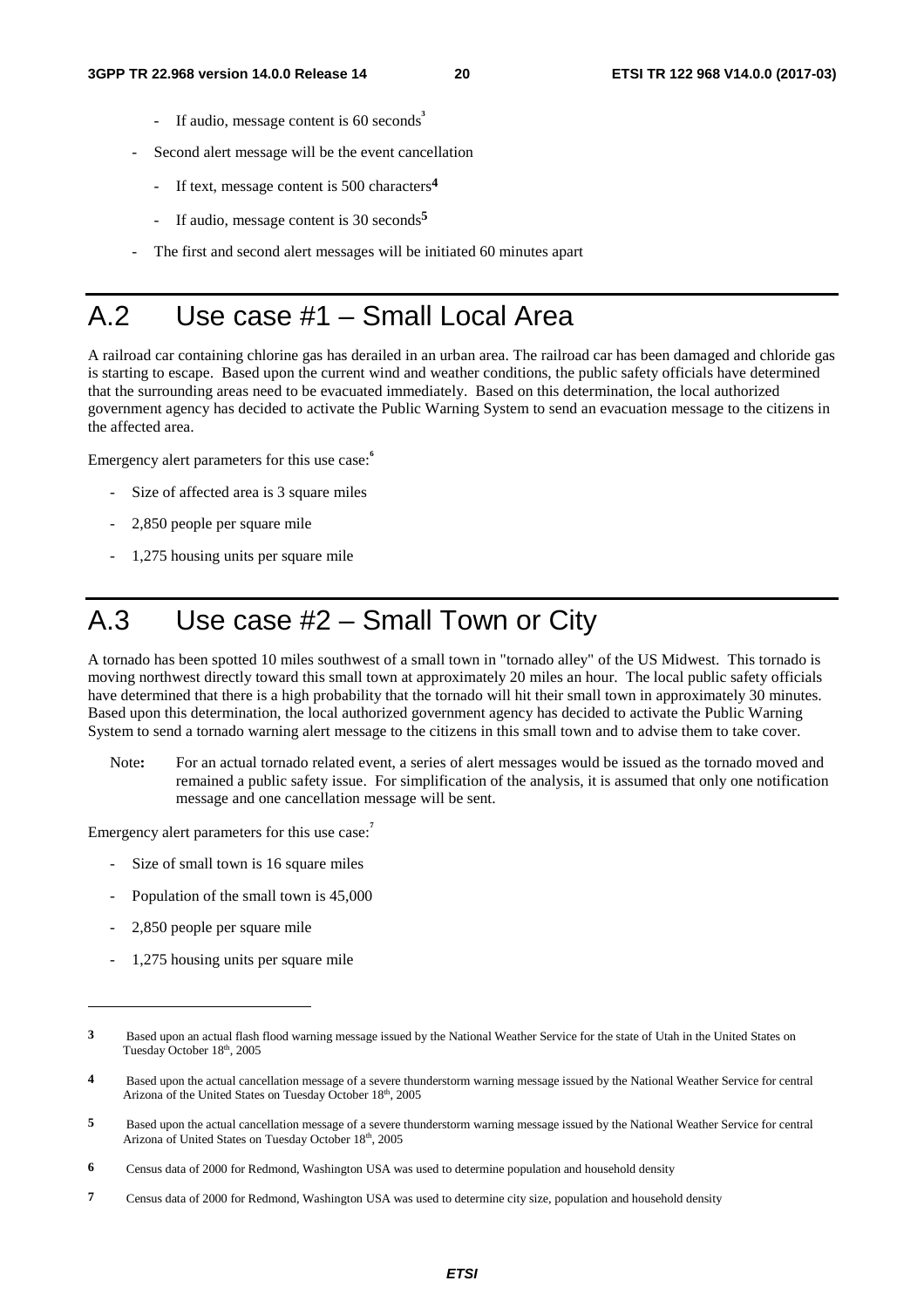## A.4 Use case #3 – Average Size City

A large explosion has occurred at a nuclear power plant which is located near an average size city. It is currently unknown if the explosion was a terrorist act or an industrial accident. The containment vessel and control mechanisms of the nuclear reactor have been severely damaged. There is an imminent risk that the nuclear reactor may melt down with the resultant release of radioactive material. The current predominant winds would carry any airborne radioactive material to this average size city. The local authorized government agency has decided to activate the Public Warning System to warn the citizens of this average size city and to instruct them to immediately shelter in place.

Note: For an actual nuclear plant related event, a series of alert messages would be issued as the situation changed. For simplification of the analysis, it is assumed that only one notification message and one cancellation message will be sent.

Emergency alert parameters for this use case:**<sup>8</sup>**

- Size of city is 68 square miles
- Population of the city is 633,500
- 9,316 people per square mile
- 4,476 housing units per square mile

## A.5 Use case #4 – Large City or Metropolitan Area

In a manner similar to the subway bombings in London in September 2005, a series of explosions have occurred almost simultaneously at three subway platforms in a large city. The subway system of the large city is temporarily halted while public safety officials assess the damage and the potential risk of additional bombings. These bombings are believed to be terrorist attacks and there is a possibility of more imminent bombings at other subway platforms or other types of mass transportation. The local authorized government agency has decided to activate the Public Warning System to warn the citizens of the large city and to instruct them to remain where they are (e.g., stay in their offices and homes).

Note: For an actual subway bombing event, a series of alert messages would be issued as the situation changed. For simplification of the analysis, it is assumed that only one notification message and one cancellation message will be sent.

Emergency alert parameters for this use case:<sup>9</sup>

- Size of city is 33 square miles
- Population of the city is approximately 2.21 million
- 66,940 people per square mile

1

- 34,756 housing units per square mile

## A.6 Use case #5 – National (entire United States)

Two radiological devices (i.e. "dirty bombs") have been detonated nearly simultaneously in two US cities. These detonations occurred in one large metropolitan city and one average size city. Based upon intelligence information, there is a possibility that detonation of additional radiological devices in other large and small US cities may occur in the very near future. The threat level of the Homeland Security Advisory System has been raised to the highest level or

**<sup>8</sup>** Census data of 2000 for the city of Washington, D.C. USA was used to determine city size, population and household density

**<sup>9</sup>** Census data of 2000 for the city of Manhattan, New York. USA was used to determine city size, population and household density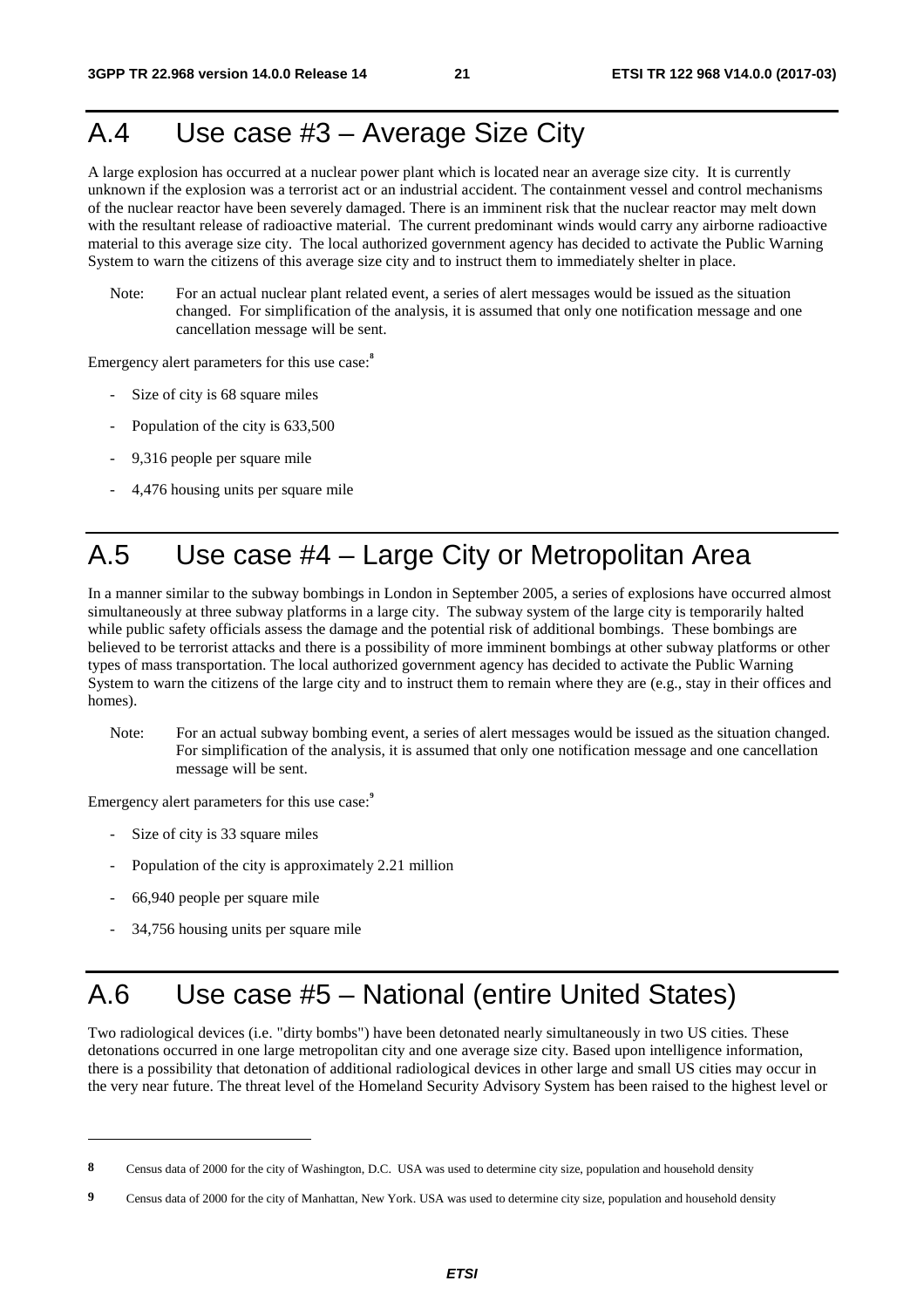the Red Level. The President of the United States has decided to issue a national alert on the Emergency Alert Systems to advise and warn all people in the United States.

Emergency alert parameters for this use case:<sup>10</sup>

- 3.5 million square miles
- Population of the US is approximately 296 million
- 108 million housing units
- Approximately 90% of population live in top 100 metropolitan areas

### A.7.1 Use case: Provide Information to UE

When a flood is caused, a Warning Information Provider might deliver three kinds of information related to the flood (e.g. flood warning, current status of damage, and a map to emergency facilities) by Public Warning System, and required UE behaviours by information might be different.

For example, flood warning is urgent information, so a Warning Message of flood warning with a buzzer helps the users become aware of the Warning Message and take actions quickly. On the other hand, information on a map to emergency facilities is not always urgent information, so ringing a buzzer is not always required.

Therefore, it is convenient for a Warning Information Provider or PLMN operator to be able to provide information to the UE which enable it to alert the user as to the urgency of the warning (e.g. combination of whether to ring a buzzer, whether to vibrate, and whether to display text of Warning Message in the foreground).

### A.7.2 Emergency Type

-

In order for PWS to support a multilingual subscriber base, one of solutions might be to deliver a Warning Notification with text in the native language of the subscriber. But, this solution is impractical especially for most urgent message because it takes delivery time five times longer to deliver the five Warning Notifications, which means in five different languages, more than to deliver a Warning Notification in a language by CBS, for instance.

In this case, Event Code, which is used for Emergency Alert System in the US, might be useful. For example, assuming that a PWS service is provided in Thailand and an emergency event occurs there, Warning Notification in Thai and common language such as English might be delivered, but not in Japanese. Then, if Japanese people, who don't familiar with both Thai and English are visiting there, they can not understand the warning notification in these languages. In order to resolve this issue, event codes might be useful because each Event Code is corresponded to each emergency type, so can be corresponded to each predefined text in their native language in their handsets. Thus, subscribers can understand the warning notification with Event Code, even if not described directly in their native languages.

Note: Information on Event Code in detail is provided in the following web site: (http://en.wikipedia.org/wiki/Specific\_Area\_Message\_Encoding)

**<sup>10</sup>** United States census data of 2000. was used to determine population and household density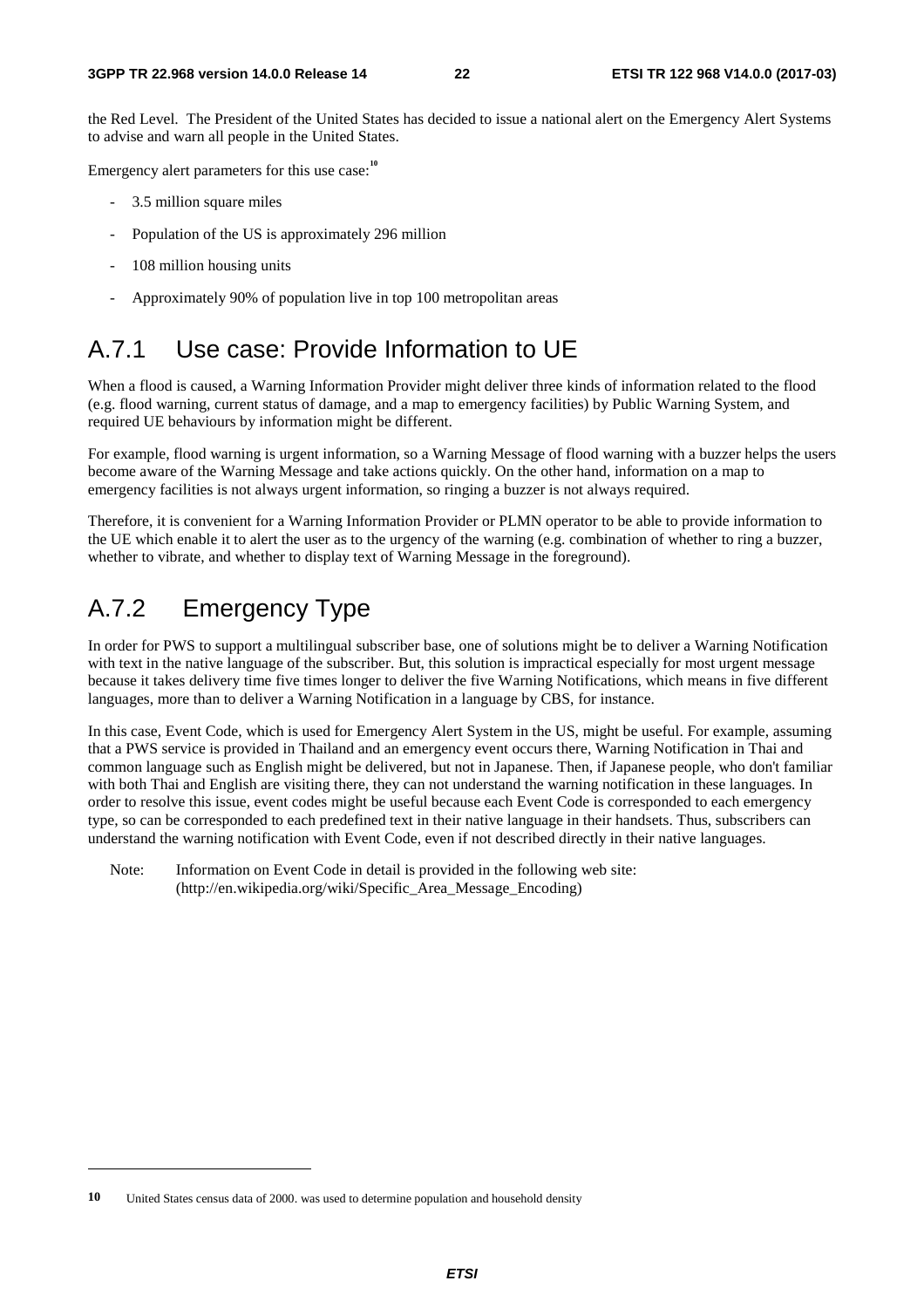## Annex B: Japan - Public Warning System (PWS) use cases Earthquake and Tsunami warning

### B.1 General description - earthquake

This section describes overall procedure of earthquake warning with Figure X.

#### **Figure B.1: Overall procedure of Earthquake Early Warning**

Primary wave of earthquake

When an earthquake happens, two types of waves are produced: Primary wave and Secondary wave. Primary waves (Pwave) which have little destructive force travel at 7 km/sec speed, whereas Secondary waves (S-wave) which have a major destructive force travel at 4 km/sec. Therefore, detection of Primary waves can provide early warning information for earthquakes before damage has been caused in the affected area.

- Overall procedure of Earthquake Early Warning

(1) When the Earthquake Early Warning System deployed by the Japanese Government detects Primary wave at more than two sensors, and then estimates the epicentre and Japanese earthquake scale per district (e.g. 186 districts are designated by the Japanese Government). When the system creates Earthquake Early Warning information, which includes the estimated epicentre and scale, the system sends it to Public Warning System which is deployed by mobile operator.

(2) When a delivery server for PWS receives the information, the server delivers it to handsets in target areas. When the handsets receive the information, they display it or sound.

(3) When users become aware that Secondary wave is going to reach soon, and they take safety measures (e.g. extinguishing gas stoves, opening doors, hiding under the table, moving to a safer place).

### B.1.1 Importance of shortening delivery time

This section shows importance of shortening delivery time for Earthquake Early Warning.

#### B.1.1.1 Delivery time for Earthquake Early Warning

Earthquake Early Warning (i.e. Primary wave indication) makes no sense unless it is delivered to users before Secondary wave arrives at the area where the users camp. The shorter delivery time over PWS is, the higher percentage of the notification area can be notified. The following describes importance of shortening PWS delivery time with actual data.

 The difference of speed between Primary wave and Secondary wave is about 3 km/sec. The distance from the earthquake epicentre to the area nearest to the epicentre in disaster areas is about 10-50 km. Therefore, arrival time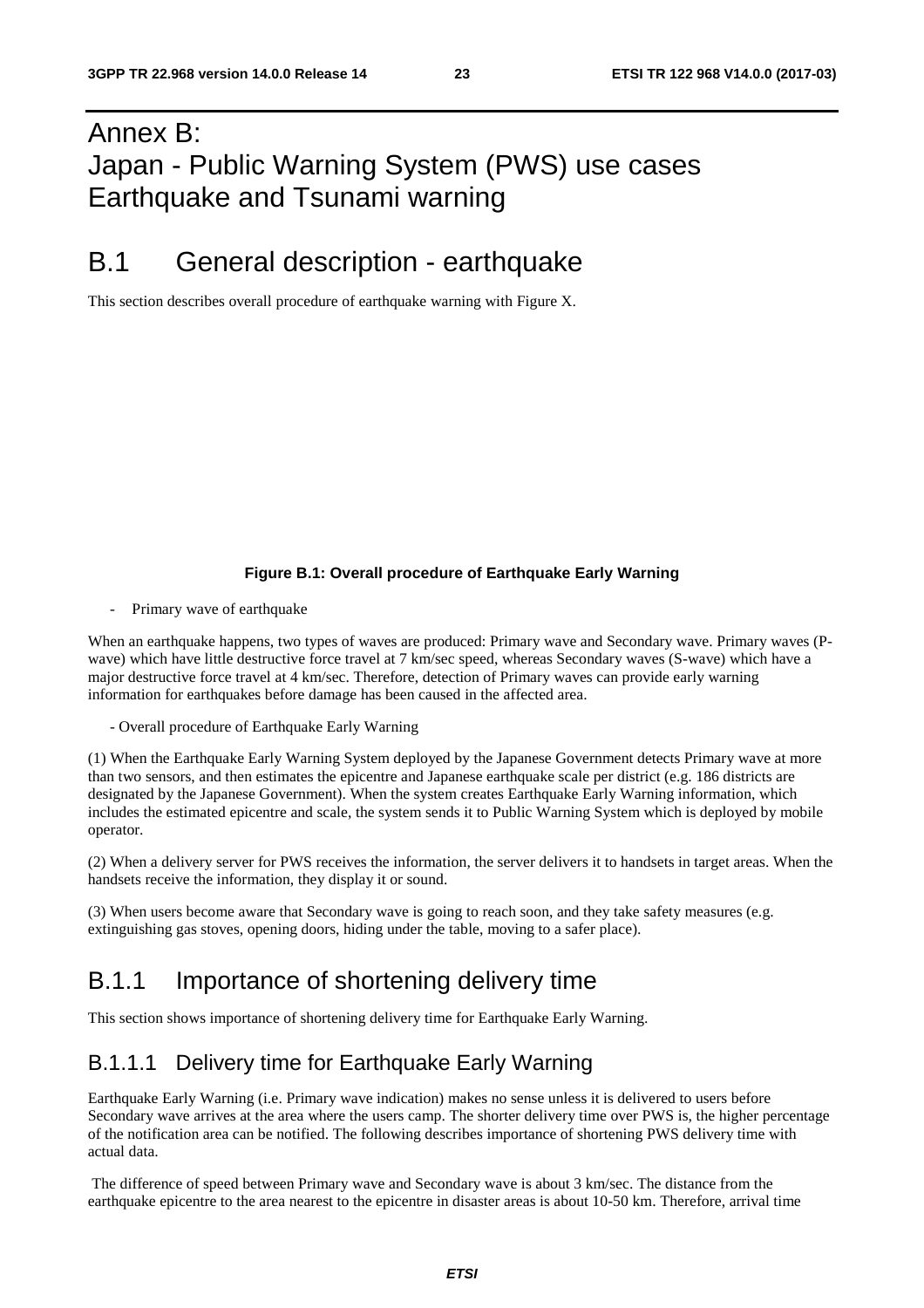interval at the area between Primary wave and Secondary wave is about 3-17 seconds. Whereas it takes about 5 seconds for earthquake detection system to send Earthquake Early Warning information to a mobile operator and it takes about 2-3 seconds for users to take safety measures. Therefore, it is meaningful to shorten PWS delivery time by the second.

#### B.1.1.2 Delivery time analysis over current CBS

This section shows delivery time from RNC to UE based on the procedures of CBS.

Regarding CBS, it takes about 8.4 seconds to deliver a message. Delivery time estimation of each procedure is based on the following.



**Figure B.2: Procedure of CBS** 

- 1) When RNC receive a Write-Replace message from CBC, the RNC transmit Paging Type 1 messages to target UEs per group through NodeB within PCCH. Then, the UEs triggered by PICH see the corresponding PCCH.
- 2) The RNC transmit System Information Update Request to NodeBs, and then the NodeBs update BCCH.
- 3) The NodeB transmit within BCCH, all the UEs in target areas see within the corresponding BCCH.
- 4) The RNC transmit BMC scheduleing message within CTCH, UEs see the corresponding CTCH and know the schedule for CBS messages within the CTCH.
- 5) The RNC transmit CBS message within the CTCH, UEs receive the CBS message within the CTCH.

It takes 5.72 seconds from step1 to step3, 2.56 seconds from step3 to step4, and 0.12 seconds from step4 to completion of receiving a page under the condition of delivering 1 page.

#### B.1.1.3 Effect of shortening delivery time

In this section, effect of shortening delivery time is described according to evaluation of one of past earthquakes. In the evaluation, delivery time of EEW message over PWS is compared with arrival time of S-wave and then it shows that how important shortening delivery time is for earthquake early warning.

Evaluation data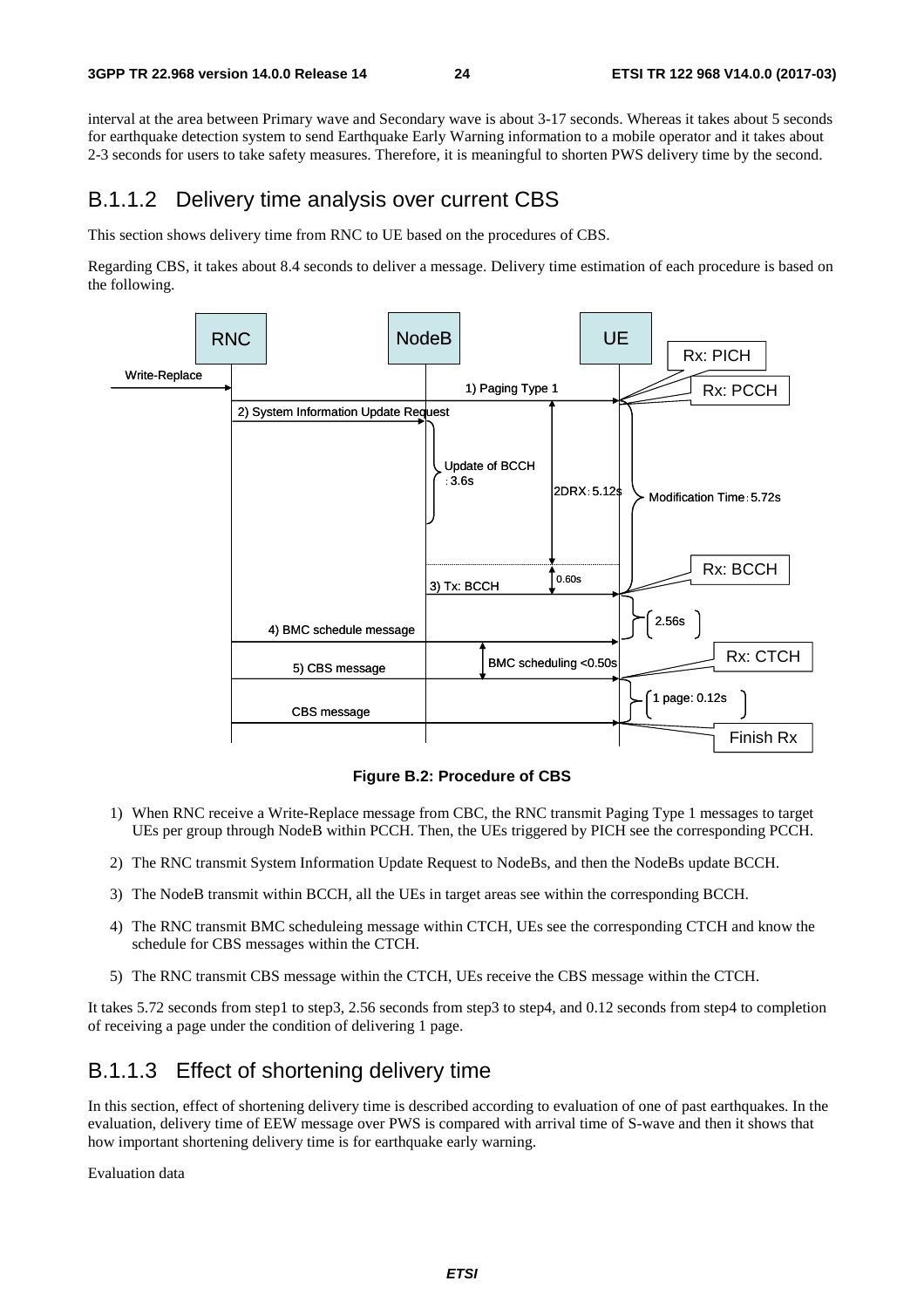A target of this evaluation is the 2004 Chuetsu earthquake because this earthquake is the most recent and great one in Japan and it is also one of inland earthquakes which are likely to cause greater damage than submarine earthquakes. Therefore, it is worse case and it is necessary to deliver PWS messages faster.

Then, in order to estimate arrival time of S-wave, 61 earthquake sensors which measured quakes greater than or equal to "5 Lower" on the Japanese earthquake scale when the 2004 Chuetsu earthquake happened are picked out from a database of past earthquakes published by Japanese government. The reason is that damage would be greater in cases greater than or equal to "5 Lower", so the EEW system issues EEW information. The number of sensors shows how wide affected areas are i.e. how many target users there are, because most sensors are deployed at each administrative district (e.g. city, town, and village) and like about 10km mesh (i.e. an average coverage area per sensor is about  $100 \text{km}^2$ ).

- Note 1: The EEW system collects information measured by each sensor and makes a database of location (i.e. latitude and longitude) of sensor and earthquake scale. The database is published by Japanese government on its web site and quoted from the following: ([http://www.seisvol.kishou.go.jp/eq/shindo\\_db/shindo\\_index.html](http://www.seisvol.kishou.go.jp/eq/shindo_db/shindo_index.html))
- Note 2: "5 Lower" shows degree of damage that walls fall and windowpanes break. The greater the scale is, the greater the damage would be.

#### Procedure of evaluation

The following procedure describes how to evaluate effect of shortening delivery time by means of above mentioned data.

- 1. Calculate a propagation distance of S-wave between the epicentre and a sensor: D D is equal to the square root of geographical distance between the epicentre and a sensor squared plus depth of epicentre squared. The depth of epicentre is equal to 13 [km] and given by the database.
- 2. Propagation speed of S-wave: V V is equal to 3.5 [km/s] and given by the paper below.
- 3. Calculate arrival time of S-wave: T T is equal to D divided by V.
- 4. Draw a histogram, and then compare arrival time S-wave with delivery time of EEW message.
	- Note 3: Propagation speed of S-wave is quoted from the following paper: H. Yamanaka, et al., "Estimation of local site effects in the Ojiya city using aftershock records of the 2004 Chuetsu earthquake and micro tremors", (http://www.eri.u-tokyo.ac.jp/hirata/chuetsu/kakenHoukoku/5.2yamanaka.doc)

Evaluation: shortening delivery time

The following graph in Figure Y shows a histogram of arrival time of S-wave measured at each earthquake sensor in the 2004 Chuetsu earthquake. X-axis shows arrival time of S-wave of the earthquake, and Y-axis shows the number of sensors which measured the S-wave for the same 2.5 seconds of time interval.

Assuming that it takes 5 seconds for the EEW system to estimate the earthquake scale and then issue EEW information after an earthquake happens, delivery time of EEW message is assumed 8 seconds like in the estimation in section B.1.1.2, this graph shows that the EEW message is delivered to only about 37% of disaster areas before S-wave arrives. Then, taking extra time for taking safety measures into account, a delivery time of 8s can provide notification in time in only 13% of disaster areas.

At this moment, the only thing that 3GPP systems contribute to notify in time a higher percentage of the disaster area is shortening delivery time because both estimation time of earthquake scale and extra time of safety measures are not variable by 3GPP systems. If the delivery time is shortened by 5 seconds, it can deliver the message to 74% of the disaster areas and notify in time in about 37% of disaster areas.

Note 4: The statistics of past earthquakes says that it averagely took 5 seconds for the EEW system to estimate the earthquake scale and then issue EEW information after an earthquake happened.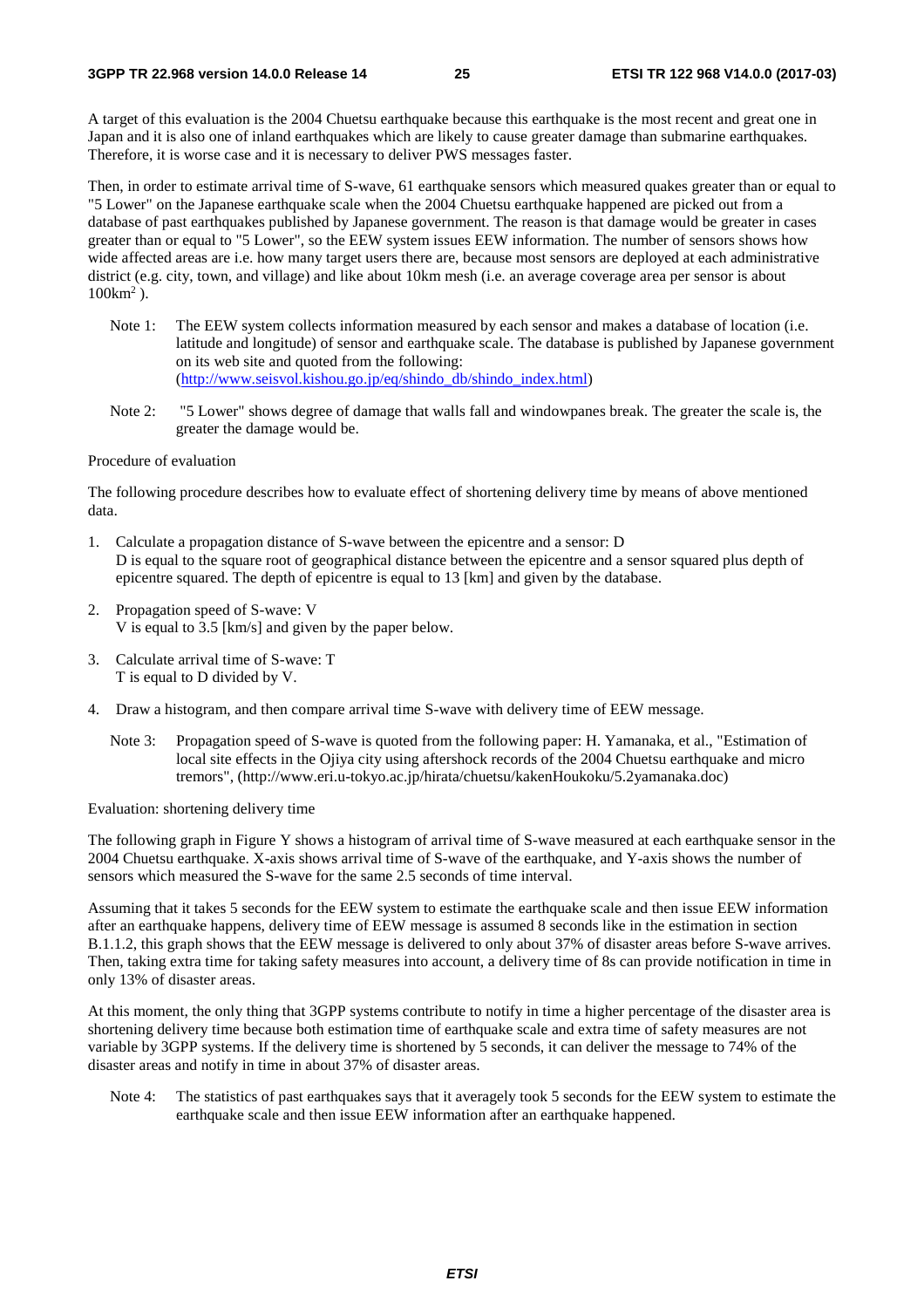

**Figure B.3: Effect of shortening deliver time** 

Conclusion of the evaluation

In the case of EEW, shortening delivery time by seconds as much as possible is quite effective to provide notification in time a larger percentage of the notification area.

## B.1.2 Information element and volume for Earthquake Early Warning

Regarding the quantity of data of Earthquake Early Warning information it is sufficient to transfer a few bit data for having handsets be ringing, making buzzer, or display short text prepared in a handset (e.g. "Earthquake Warning! Do safety measures!") because there is not plenty of time to read the text in order from users to quickly execute safety measures (e.g. extinguishing gas stoves, opening doors, hiding under the table, moving to a safer place), before the arrival of the destructive Secondary wave.

After an earthquake happens, it would be effective to delivery more data such as map for navigation to safe area or emergency facility where users can get important information, some foods, or essentials for life.

### B.1.3 Earthquake Early Warning to handsets with some communications

Earthquake Early Warning information should be notified to users even if they have some communications in progress (e.g. voice or data service). After release of the communications, meaning after the arrival of the destructive Secondary wave, it is too late to identify the Earthquake Early Warning information.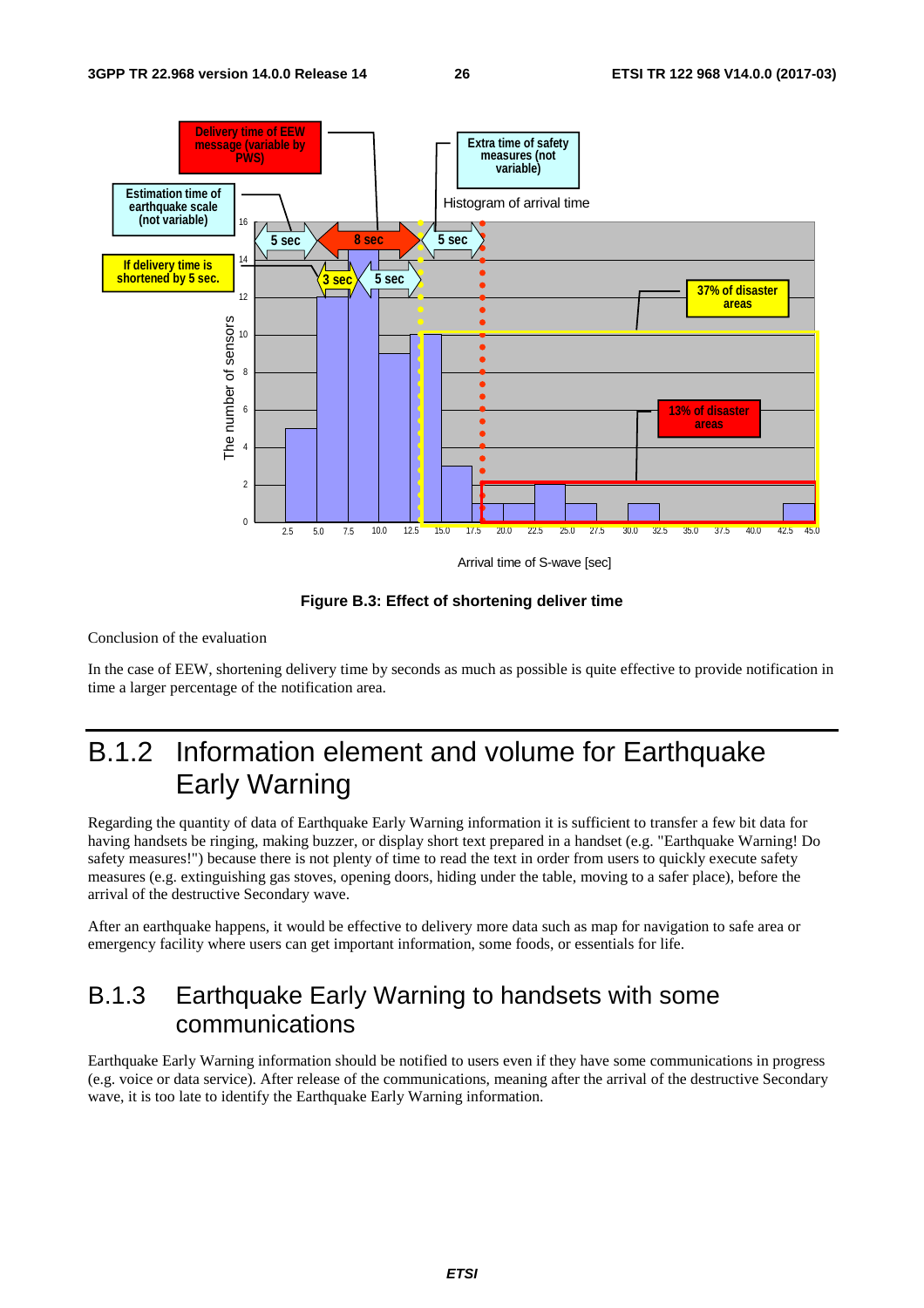## B.2 Emergency types in the case of earthquake

When a submarine earthquake happens, a tsunami might be caused by the earthquake, but EEW and Tsunami warning message are different information, and they are not always transmitted in the same areas because the areas affected by tsunami are likely wider than earthquake. Therefore, two emergency types, "Earthquake" and "Tsunami" are differentiated in the case of earthquake.

## B.3 General description - tsunami

This section describes overall procedure of tsunami warning with Figure X.

#### **Figure B.4: Overall procedure of tsunami warning**

When a submarine earthquake happens, it might causes tsunami. Primary waves (P-wave) which have little destructive force travel at 7 km/sec speed, whereas tsunami travels at an average of 35.7 m/sec speed at most. Therefore, detection of earthquake can provide tsunami warning information before damage by tsunami has been caused in the affected area.

- Overall procedure of Tsunami Warning

(1) When the Earthquake Early Warning System deployed by the Japanese Government detects Primary wave at more than two sensors, and estimates the epicentre and magnitude of the earthquake. Then, the system sends the information of the epicentre and magnitude to the Tsunami Warning System which is also deployed by the government.

(2) The Tsunami Warning system estimates affected areas and tsunami height per each area according to the epicentre and the magnitude, and then the system sends tsunami warning information on the areas and height to PWS.

(3) When a delivery server for PWS receives the information, the server delivers it to handsets in target areas. When the handsets receive the information, they display it or sound.

(4) When users become aware that tsunami is going to reach soon, and they take a safety measure i.e. walking to high ground where tsunami doesn't reach.

### B.3.1 Importance of shortening delivery time

This section shows importance of shortening delivery time for Tsunami Warning.

#### B.3.1.1 Delivery time for Tsunami Warning

Tsunami Warning makes no sense unless it is delivered to users and the users can also walk to high ground where tsunami doesn't reach. The following describes importance of shortening delivery time for tsunami warning with actual data.

 The average propagation speed of tsunami is about 35.7 m/sec in water over continental shelves. On the other hand, the speed is about 5 m/sec on the ground. If the distance from the epicentre to the nearest shore is 10 km, the propagation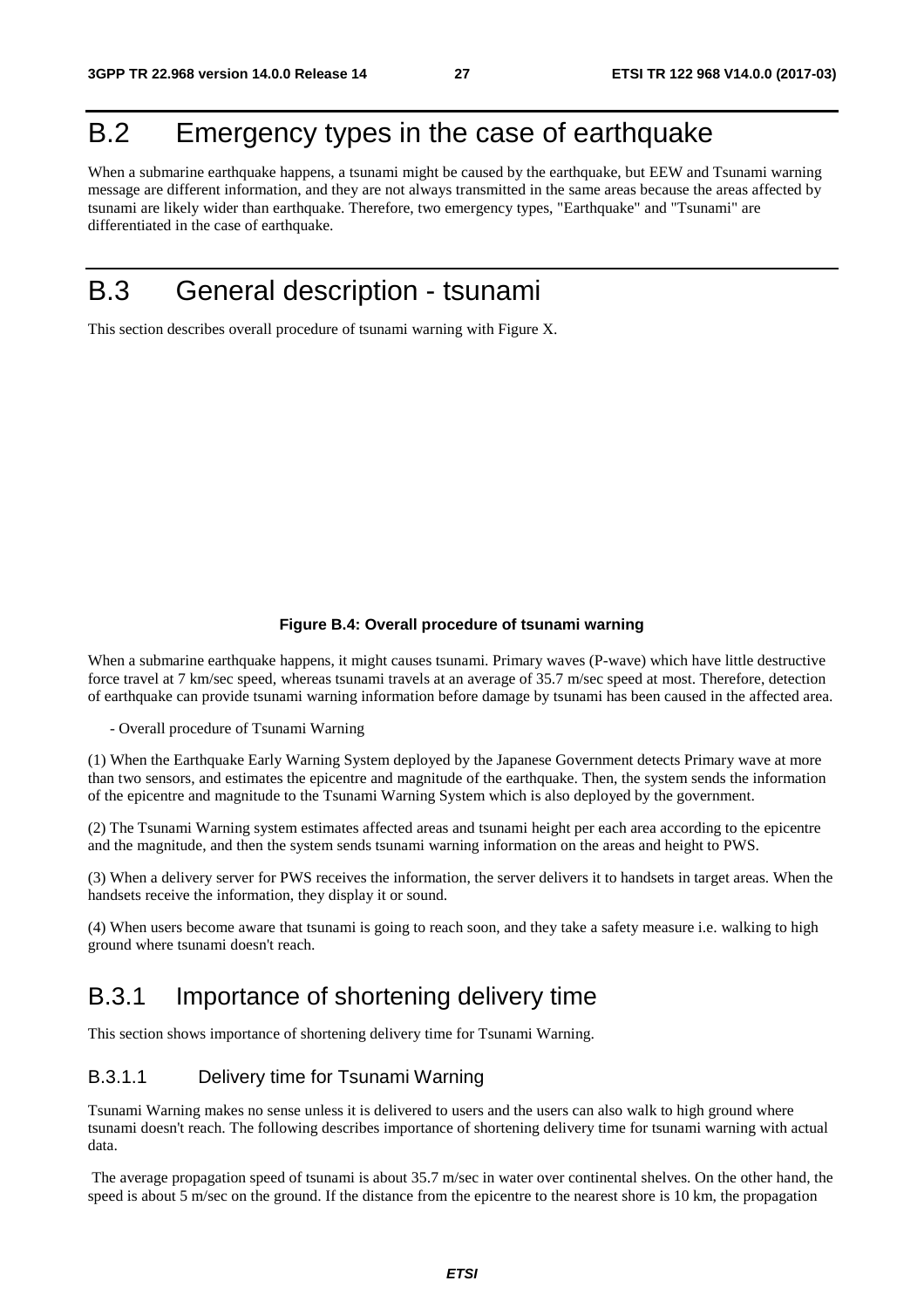time of tsunami in water is about 280 seconds and the time on the ground is about 33 seconds. Then, it takes at least about 120 seconds for tsunami warning system to send Tsunami Warning information to a mobile operator. Assuming that delivery time of PWS message is 30 seconds, users at the shore have about  $163 (= 280 + 33 - 120 - 30)$  seconds to walk 163 metres away from the shore. However, it is not always true that 163 seconds is enough for the users to walk to high ground where tsunami doesn't reach. Therefore, it is meaningful to shorten delivery time as much as possible in order for the users to walk away as far as possible.

Note: The average speed of walk is about 1 m/sec. The elderly and the disabled are more slowly.

## B.4 Correspondence of emergency type to message category

PWS message can be categorized into any of three categories i.e. "Critical", "Severe" and "General", according to its degree of urgency. "Critical" means the most urgent, "Severe" means the second, and "General" means the third. The following describes correspondence of emergency type to message category, taking Earthquake and Tsunami for instance.

PWS messages, which contain Earthquake Early Warning information or Tsunami Warning information, are categorised into "Critical" because the messages should be delivered in a few seconds with minimal amount of data. On the other hand, PWS messages, which contain information of map to safe areas or emergency facilities, are categorised into "General" because the message should be delivered with large amount of data as fast as possible.

|                | "Critical"                     | "Severe"                 | "General" |
|----------------|--------------------------------|--------------------------|-----------|
| Earthquake     | EEW information                |                          | Map       |
| <b>Tsunami</b> | Tsunami Warning<br>information | $\overline{\phantom{0}}$ | Map       |

**Table B.1: Correspondence of emergency type to message category** 

## B.5 Priority control for PWS

A PWS message is urgent and time-sensitive, so it should be transmitted in the target area as soon as possible. However, it might be delayed or dropped under congestion conditions. Therefore, priority control is required for PWS and the priority associated with alert message category could be given by regional regulations or mobile operator's policy.

### B.5.1 Sequencing of warning notifications



**Figure B.5: Assumed connection topologies between Operator and WNP**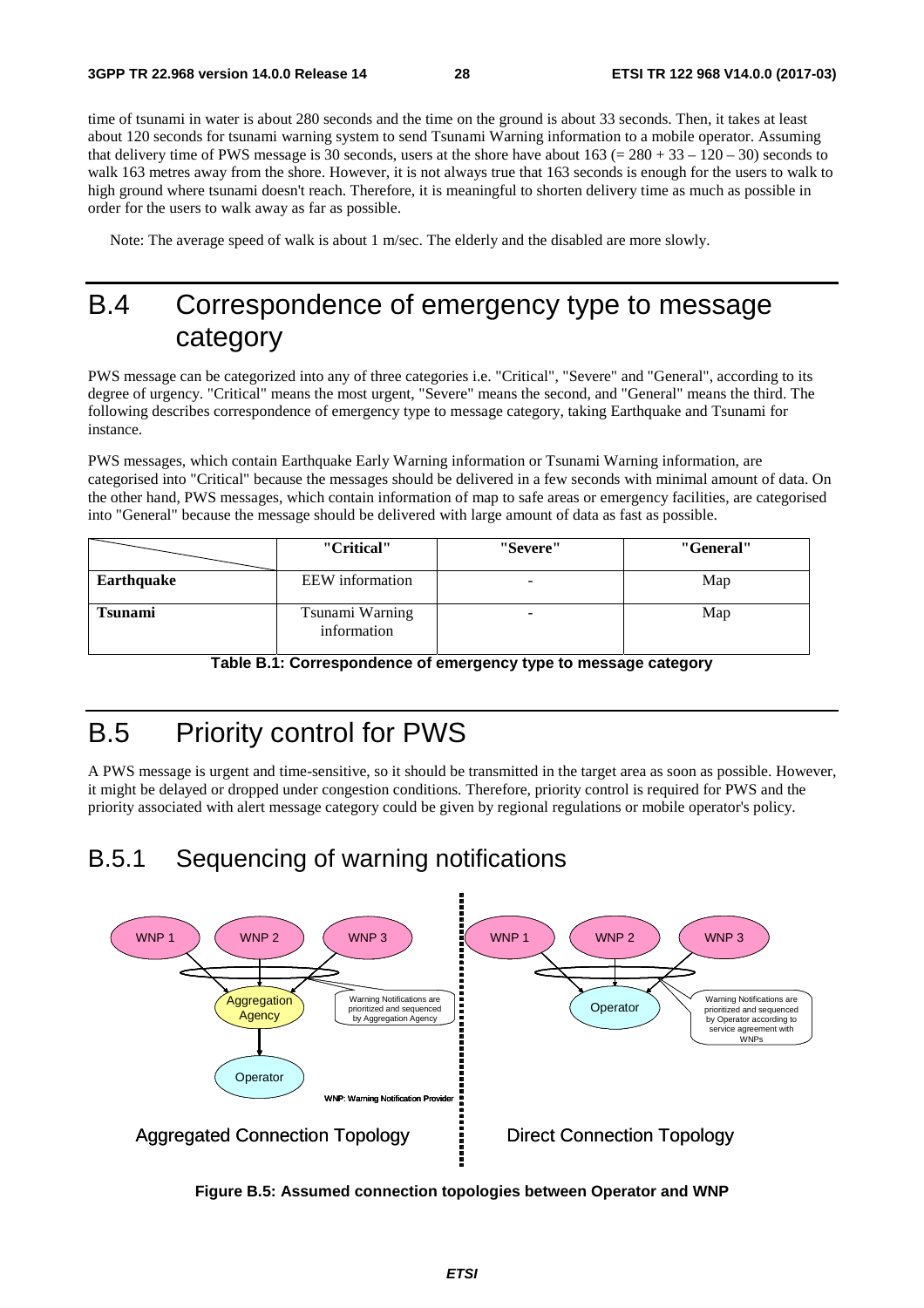It is assumed that there are two kinds of connection topologies between PLMN operator and Warning Notification Providers as depicted in Figure B2. One is that Warning Notification Providers are connected to an Aggregation Agency and warning notifications are relayed to the PLMN operator. The other is that Warning Notification Providers are directly connected to a PLMN operator and warning notifications are directly transferred to the PLMN operator.

In the case of aggregated connection topology, warning notifications are sequenced and relayed according to priority of notification if multiple notifications are issued simultaneously by the aggregation agency.

In the case of direct connection topology, the same sequencing function provided by Aggregation Agency may be requiredfor the PLMN to deliver warning notifications according to priority of notification and service agreements with Warning Notification Provider.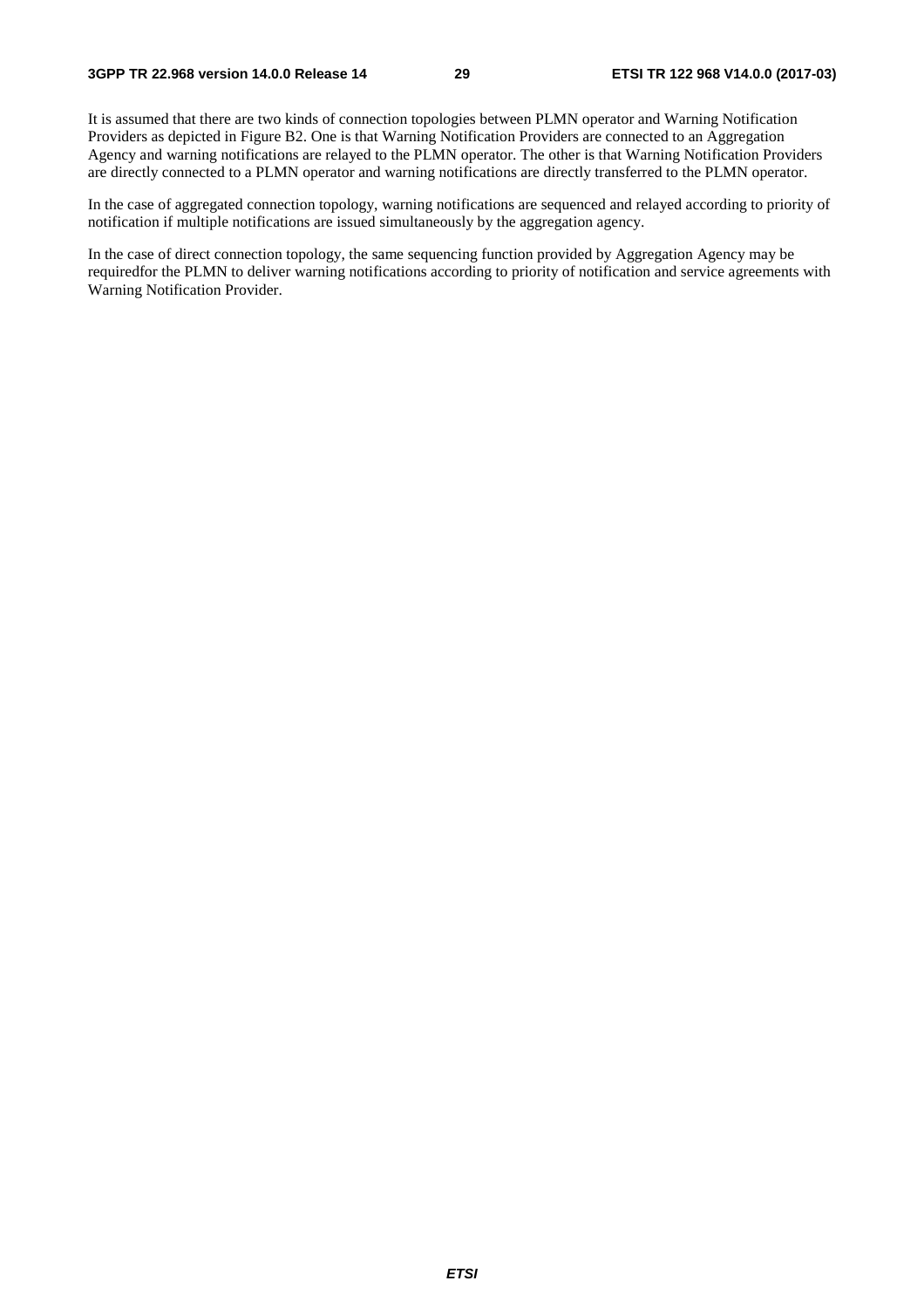## Annex C: Europe - Public Warning System (PWS) use cases

## C.1 Use case #01 - accident in nuclear power plant

The accident in Chernobyl affected huge areas in Europe. To inform the public and give instructions it is necessary to reach millions of people. For this use case the challenge is not to send out the warning within a few seconds but to reach millions of subscribers and to provide guidance what to do.

## C.2 Use case #02 - coastal flooding

The threat of coastal flooding is not only a topic for Germany, Netherlands and UK. It can be caused by strong winds or breach in the dyke (also as result of a terror attack).

Public safety officials might see the need to evacuate large areas and big cities as e.g. Hamburg and Bremen. Instructions regarding actions to be taken by the public will be sent as emergency notification message.

## C.3 Use case #03 - dam failure

In case of risk of dam failure public safety officials might order to evacuate all people in a given area (e.g. a valley in the Alps). All people in villages and cities next to the river shall be evacuated.

### C.4 Use case #04 - volcanic eruption

For example in Italy, the Vesuvius volcano is a danger for Naples and the surrounding area. When experts predict a major eruption it might be necessary to inform the public and give instructions not only to the locals but also to travelers, tourists and people in transit.

## C.5 Use case #05 - accident in a chemical plant

Public safety officials need to inform the public in the surrounding area which measures of precaution have to be taken by the people. The affected area might change based upon wind and weather conditions.

The size of the area might be 4 to 1000 square kilometers, The number of people to be informed might reach several million (e.g. in the German Ruhr Basin).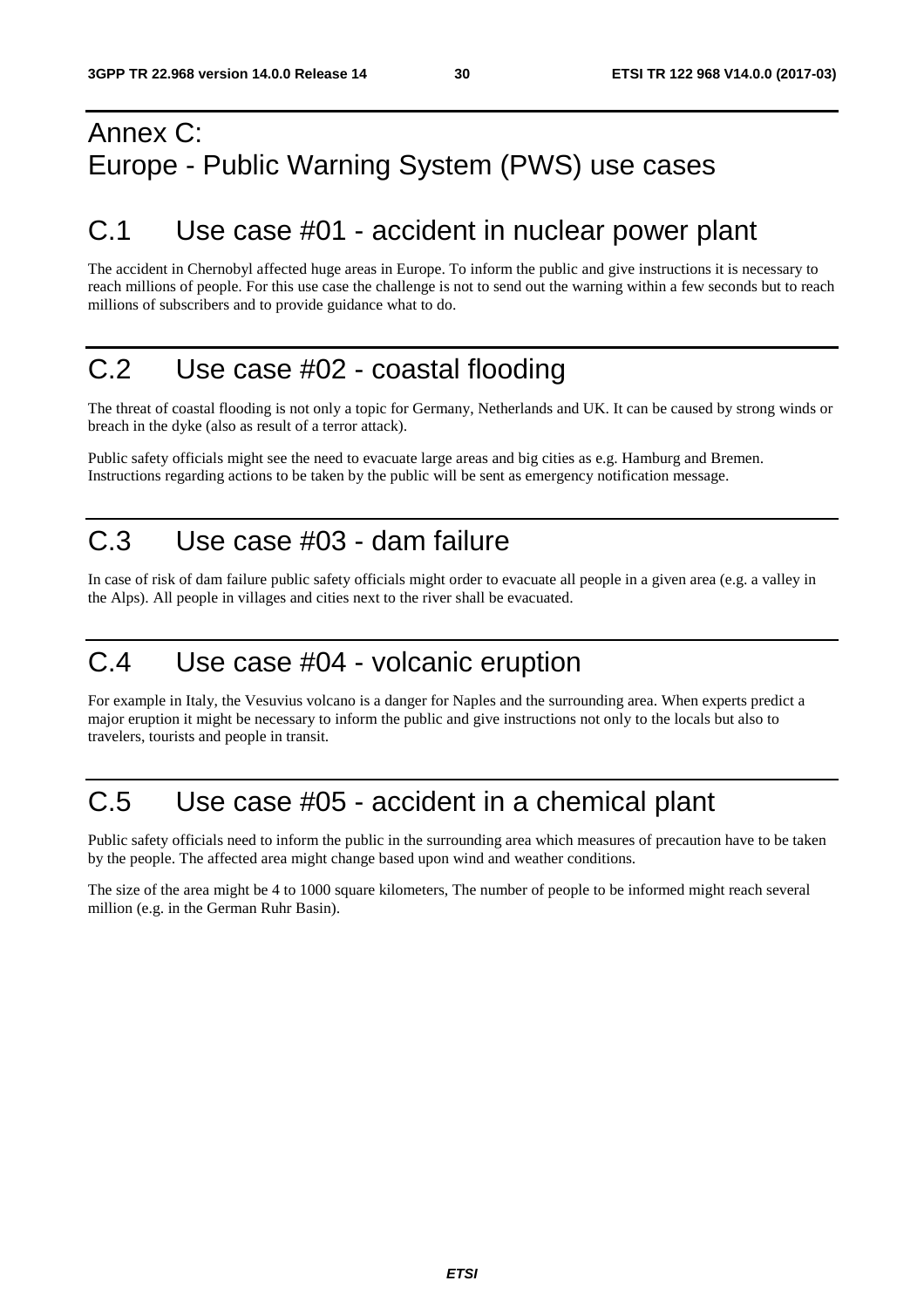## Annex D: Threat in warning information delivery

## D.1 Threat analysis

In warning information delivery spoofing prevention and integrity protection are important because spoofing and data tampering would cause confusion among users.

Whereas eavesdropping protection is not so important because warning information is for publicity and non charged one.

## D.2 Key delivery

Warning information is delivered to many users. One-to-one key delivery is not efficient because it consumes great amount of traffic resource.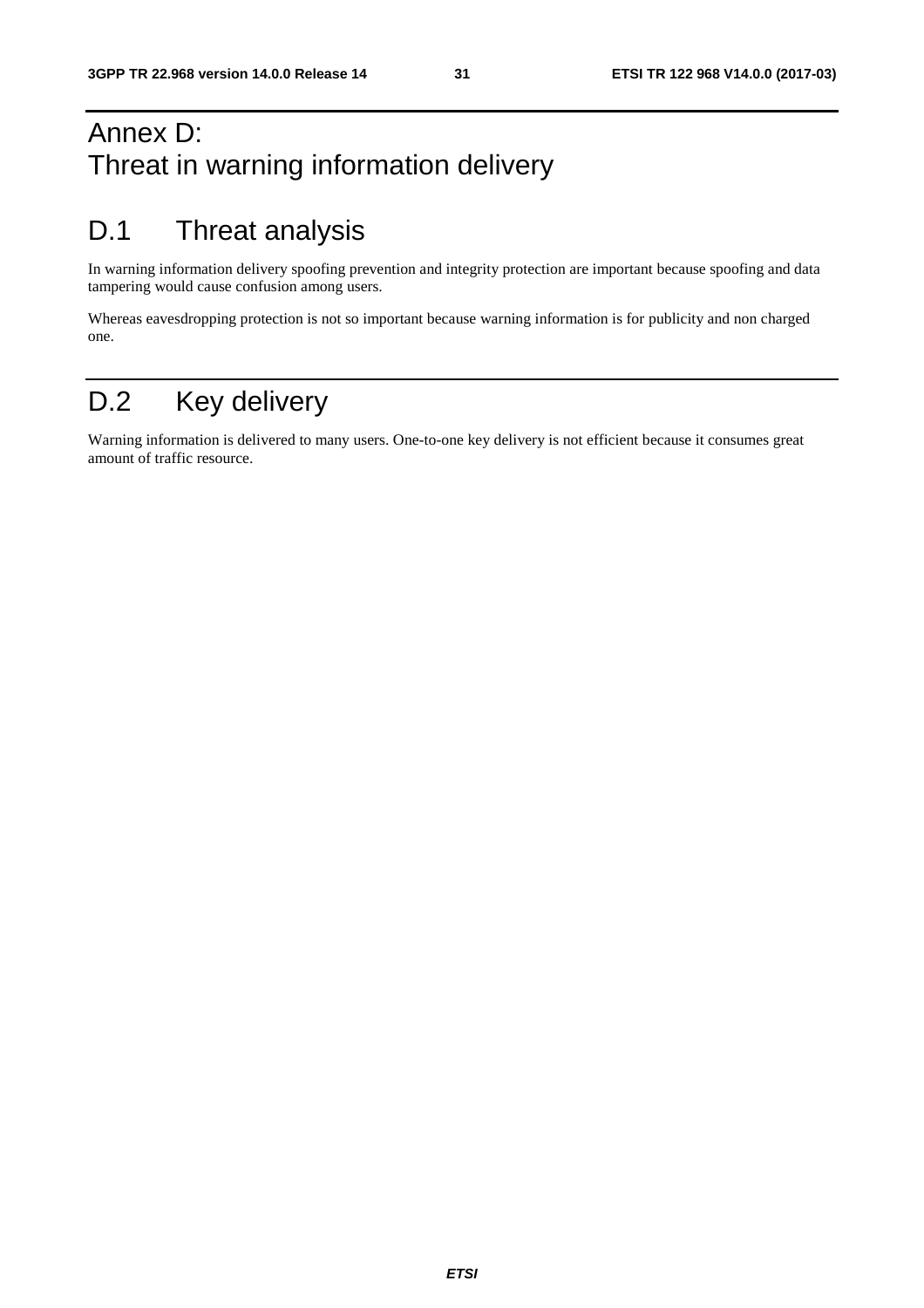## Annex E: Relationship between PWS and ETWS

PWS is general Warning Notification System provided by mobile network operators and delivers many types of *Warning Notification* for various types of emergency. ETWS is an optional element of PWS and is used specifically for delivering *Warning Notifications* specific to Earthquake and Tsunami to UEs in *Warning Notification Areas* as shown in Figure.E1. UEs have the capability of receiving *Warning Notifications* within *Notification Areas* through the 3GPP network.

ETWS specification may be required in a shorter timeframe and is characterized by the capability to provide very short notification period.



**Figure E.1: Relationship between PWS and ETWS**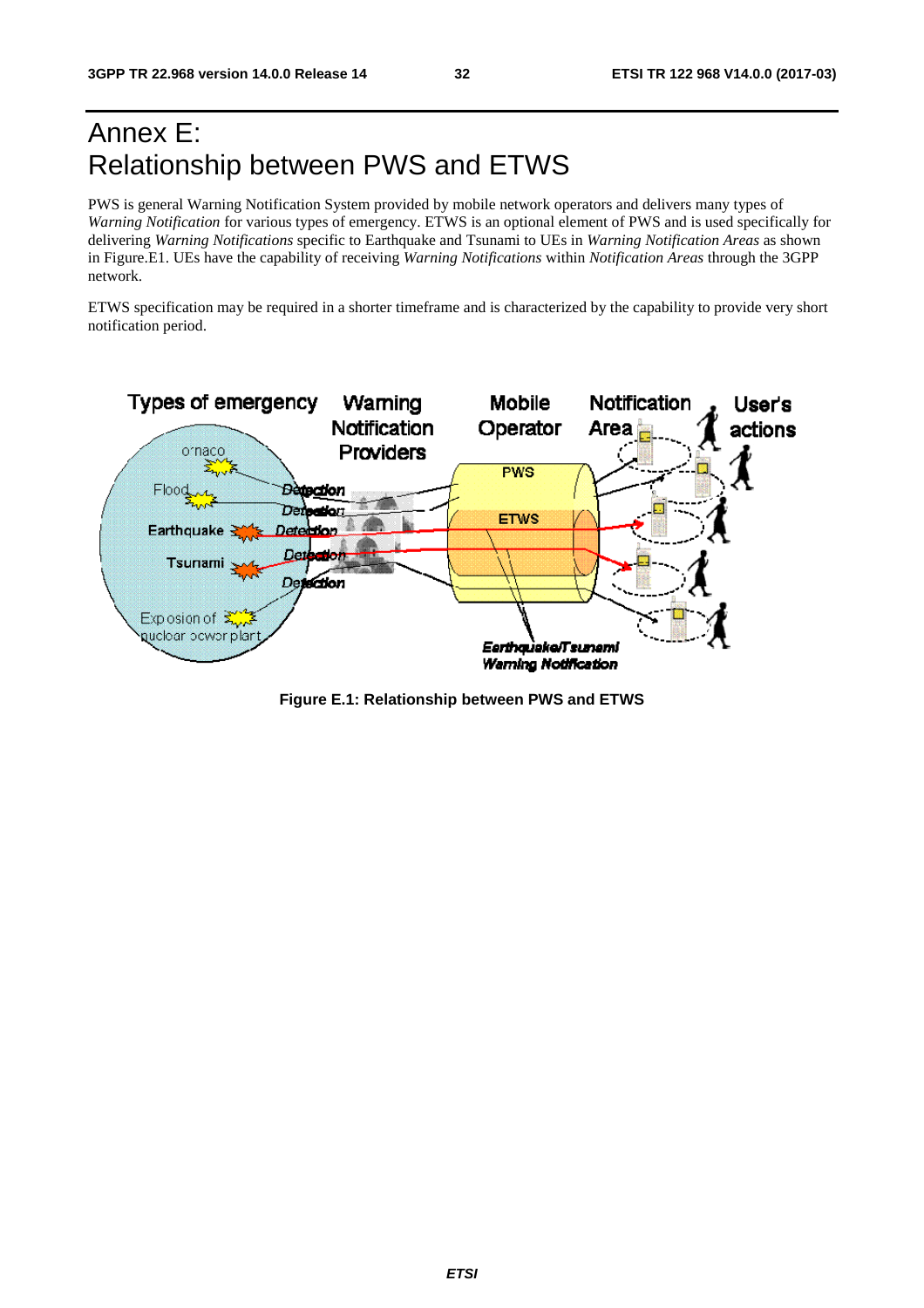## Annex F: Service Provisioning

## F.1 PWS overview

#### **Figure F.1 : PWS Overview**

PWS service is provided to users by PLMN operators with or without Warning Notification Providers. PLMN operators or Warning Notification Providers produce Warning Notification to PLMN operator when some events (e.g. disasters) happen. Warning Notification Provider is a PLMN operator or an external body which requests PLMN operators to transmit Warning Notification to users through their networks. PLMN operators deliver Warning Notification to users by utilizing Public Warning Systems.

Public Warning System includes network for Warning Notification delivery and UEs which have a capability of receiving Warning Notification. Network for Warning Notification delivery is a network which enables data transfer. PLMN operators can choose types of network for the delivery.

## F.2 Provisioning

Configuration provisioning includes a configuration of the UE and/or the network.

Configuration provisioning includes aspects like: duration of delivery time, determination of the Notification Area, information element and size, indication with user interface, indication with interaction with the other services activation in the handset, priority, security, Warning Notification cancellation, delivery and receipt confirmation, and indication of test warning notification …

Warning Notification Delivery Provisioning includes aspects like: determination of the Notification Area, information element and size, indication to the user...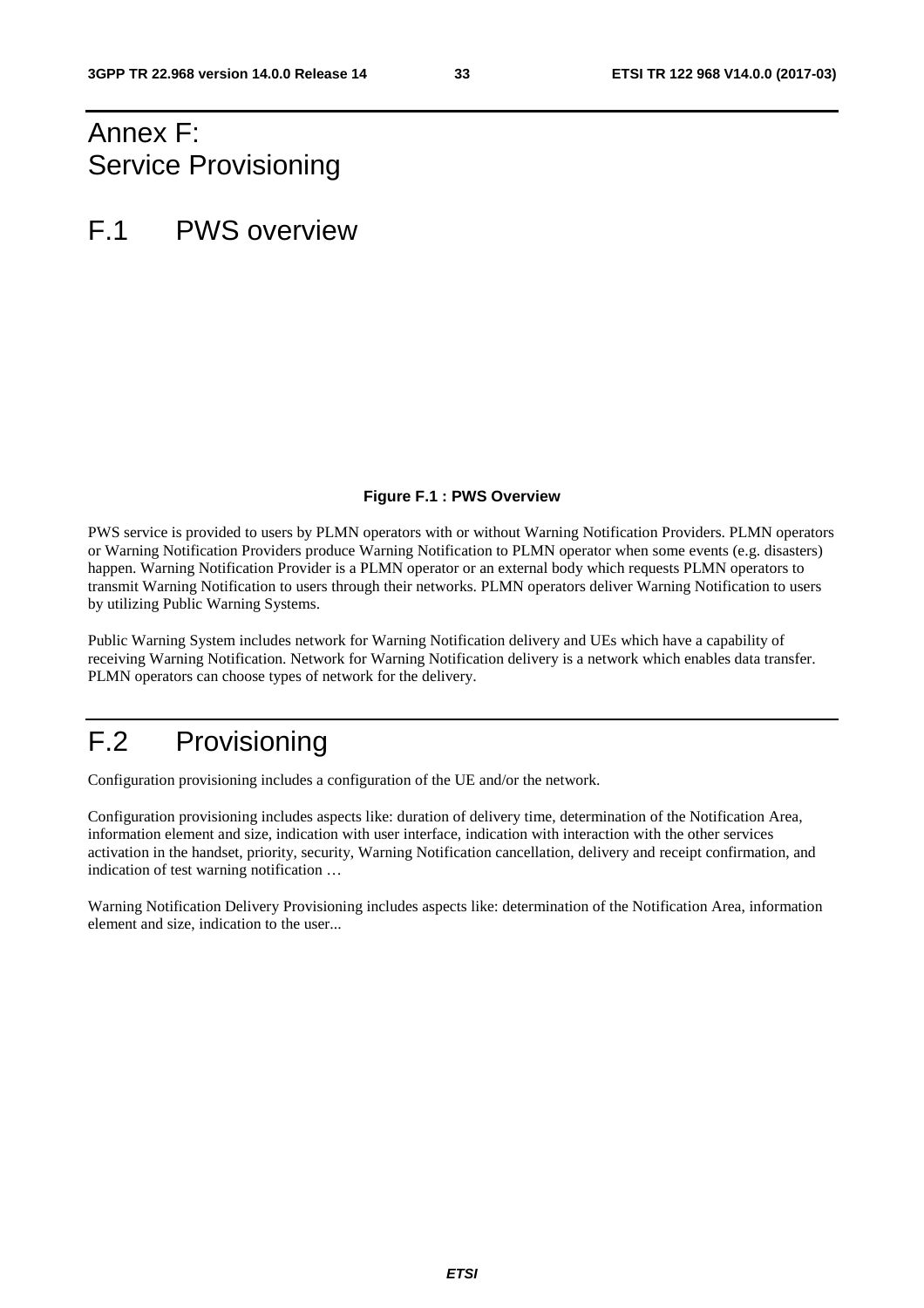## Annex G: Change history

| <b>Change history</b> |                |                |             |           |                |  |  |                                                      |               |               |                             |
|-----------------------|----------------|----------------|-------------|-----------|----------------|--|--|------------------------------------------------------|---------------|---------------|-----------------------------|
| <b>TSG SA#</b>        | <b>SA Doc.</b> | <b>SA1 Doc</b> | <b>Spec</b> | <b>CR</b> | <b>Rev Rel</b> |  |  | <b>Cat Subject/Comment</b>                           | <b>Old</b>    | <b>New</b>    | <b>Work</b><br><b>I</b> tem |
| 2008-03               | SA#39          | SP-080049      |             |           |                |  |  | Raised to v.8.0.0 by MCC<br>following SA#39 approval | 2.0.0         | 8.0.0         |                             |
| 2009-12               | SP-46          |                |             |           |                |  |  | Updated to Rel-9 by MCC                              | 8.0.0         | 9.0.0         |                             |
| 2011-03               |                |                |             |           |                |  |  | Update to Rel-10 version (MCC)                       | 9.0.0         | 10.0.0        |                             |
| 2012-09               |                |                |             |           |                |  |  | Updated to Rel-11 by MCC                             | 10.0.0 11.0.0 |               |                             |
| 2014-10               |                |                |             |           |                |  |  | Updated to Rel-12 by MCC                             | 11.0.0 12.0.0 |               |                             |
| 2015-12               |                |                |             |           |                |  |  | Updated to Rel-13 by MCC                             |               | 12.0.0 13.0.0 |                             |
| 2017-03               |                |                |             |           |                |  |  | Updated to Rel-14 by MCC                             |               | 13.0.0 14.0.0 |                             |